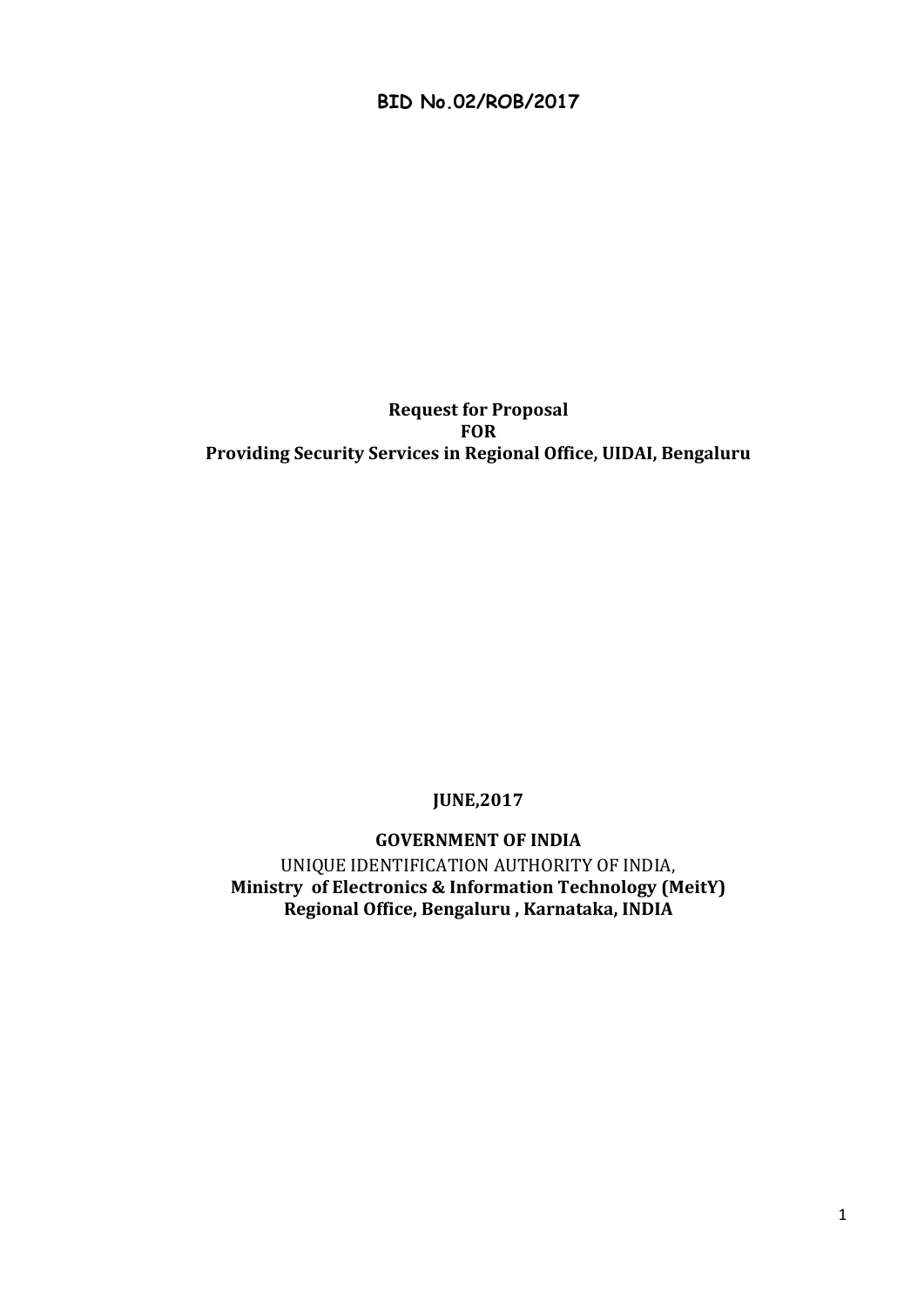# **TABLE OF CONTENTS**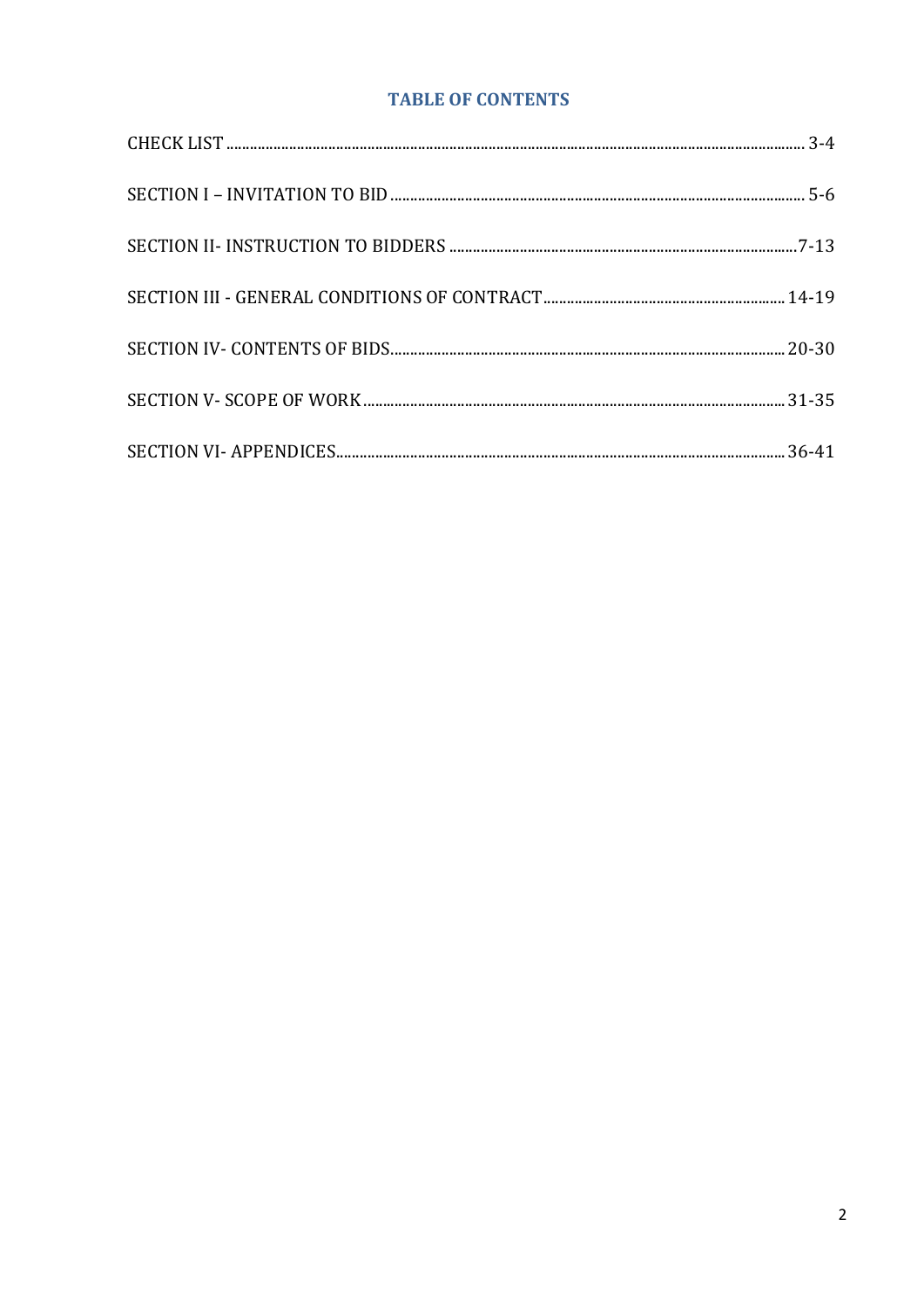# **CHECK LIST**

# <span id="page-2-0"></span>**1. Check List of documents/supporting documents to be enclosed in the Bid –**

| S.<br>No. | <b>Pre-Qualification Condition</b>                                                                                                                                                                                                                                                  | Whether<br><b>Enclosed</b><br>(Y/N) |
|-----------|-------------------------------------------------------------------------------------------------------------------------------------------------------------------------------------------------------------------------------------------------------------------------------------|-------------------------------------|
| (i)       | Bid Document Fee Demand Draft (in original) in case RFP<br>document is downloaded, else copy of document purchase receipt<br>from UIDAI.                                                                                                                                            |                                     |
| (ii)      | Bid Security (in original) of the prescribed amount and validity<br>pursuant to Clause 11 of Section II                                                                                                                                                                             |                                     |
| (iii)     | The bidder should not have been <b>blacklisted</b> / under a declaration<br>of ineligibility for corrupt and fraudulent practices with any of the<br>departments of the Central, State Governments and PSUs.<br>Undertaking from bidder in this regard to be submitted.             |                                     |
| (iv)      | The Bidder should have office in Bengaluru, Karnataka, India.                                                                                                                                                                                                                       |                                     |
| (v)       | Bidder should have a valid Sales Tax Number/ VAT Number,<br>Service Tax Registration, PAN/TAN Number and PF code.                                                                                                                                                                   |                                     |
| (vi)      | The Service Provider Company/Firm/Agency must have a<br>minimum turnover of Rs.30 lakhs (Rupees Thirty lakhs) PER<br>ANNUM during the last three financial year till year ended on<br>31.03.2016                                                                                    |                                     |
| (vii)     | Service Provider Company/Firm/Agency should be registered<br>with Employees Provident Fund organization (EPFO)<br>and<br>Employees State Insurance Corporation (ESIC) under the<br>respective Acts/laws.                                                                            |                                     |
| (viii)    | Service Provider Company / Firm/ Agency should have at least<br>five years' experience in providing Security services to reputed<br>private and/or public sector companies/banks/Government<br>Departments etc. Details need to be provided as per Annexure<br>4.1.6 of Section IV. |                                     |
| (ix)      | The bidder must have executed at least three (3) contracts of                                                                                                                                                                                                                       |                                     |
|           | Rs.10 Lakh (Rupees Ten Lakh) per annum from the services                                                                                                                                                                                                                            |                                     |
|           | of security for the financial year ended on 31.03.2016. For<br>each of such order, the bidder should submit the details as per                                                                                                                                                      |                                     |
|           | <b>Annexure 4.1.5 of section IV</b>                                                                                                                                                                                                                                                 |                                     |

**Important Note: This list should be duly filled, signed and placed in the cover Containing the Bid.**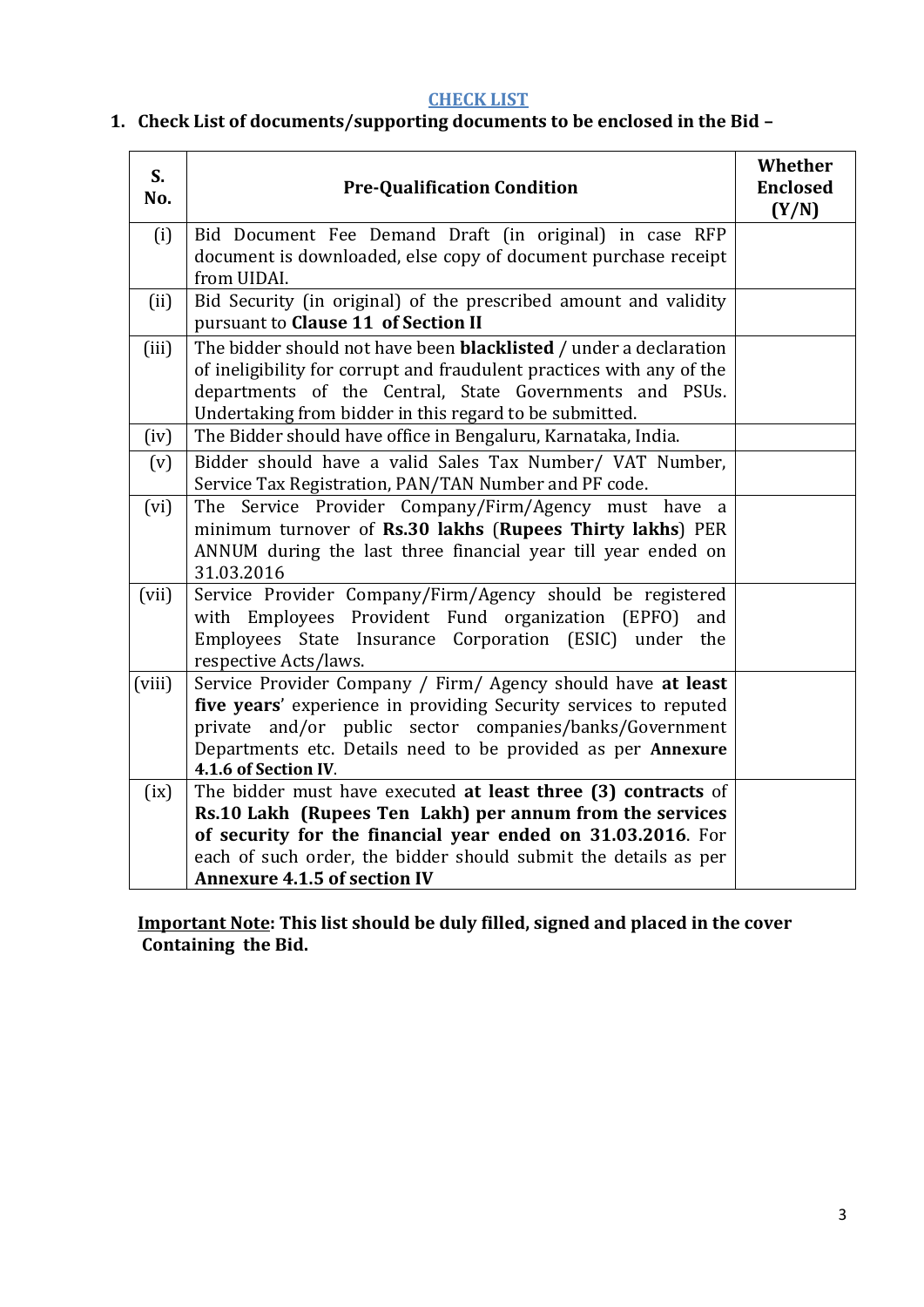# **Check List of Annexure to be enclosed in Technical Bid**

# **(i) Section IV** comprising of :

| S.<br>No. | <b>Description</b>                                   | Whether<br><b>Enclosed</b><br>(Y/N) |
|-----------|------------------------------------------------------|-------------------------------------|
| (i)       | Bid Particulars (Annexe 4.1.1)                       |                                     |
| (ii)      | Technical Bid Letter (Annexe 4.1.2)                  |                                     |
| (iii)     | Manpower Required for Service (Annexe 4.1.3)         |                                     |
| (iv)      | Features of Premises (Annexe 4.1.4)                  |                                     |
| (v)       | Details of the past contracts (Annexe 4.1.5)         |                                     |
| (vi)      | Project and Manpower Details (Annexe 4.1.6)          |                                     |
| vii)      | Details of Scope and Schedule of work (Annexe 4.1.7) |                                     |

#### **Important Note:**

- a) **This list should be duly filled, signed and placed in the cover containing the Technical Bid cover No TQ.**
- b) The Annexures supporting the above list shall be placed in the cover containing the Technical bid Cover No TQ.

| <b>S. No.</b> | <b>Description</b>                                               | Whether<br><b>Enclosed</b><br>(Y/N) |
|---------------|------------------------------------------------------------------|-------------------------------------|
| (i)           | Commercial Bid Letter (Annexure 4.2.1)                           |                                     |
| (i)           | Details of Cost for providing security services (Annexure 4.2.2) |                                     |
|               | $Imn$ ontont $N$ oto.                                            |                                     |

# **2. Check List of Annexure to be enclosed in the Commercial Bid**

#### **Important Note:**

a) The Annexures supporting the above list shall be placed in the cover containing the Commercial bid Cover No CQ.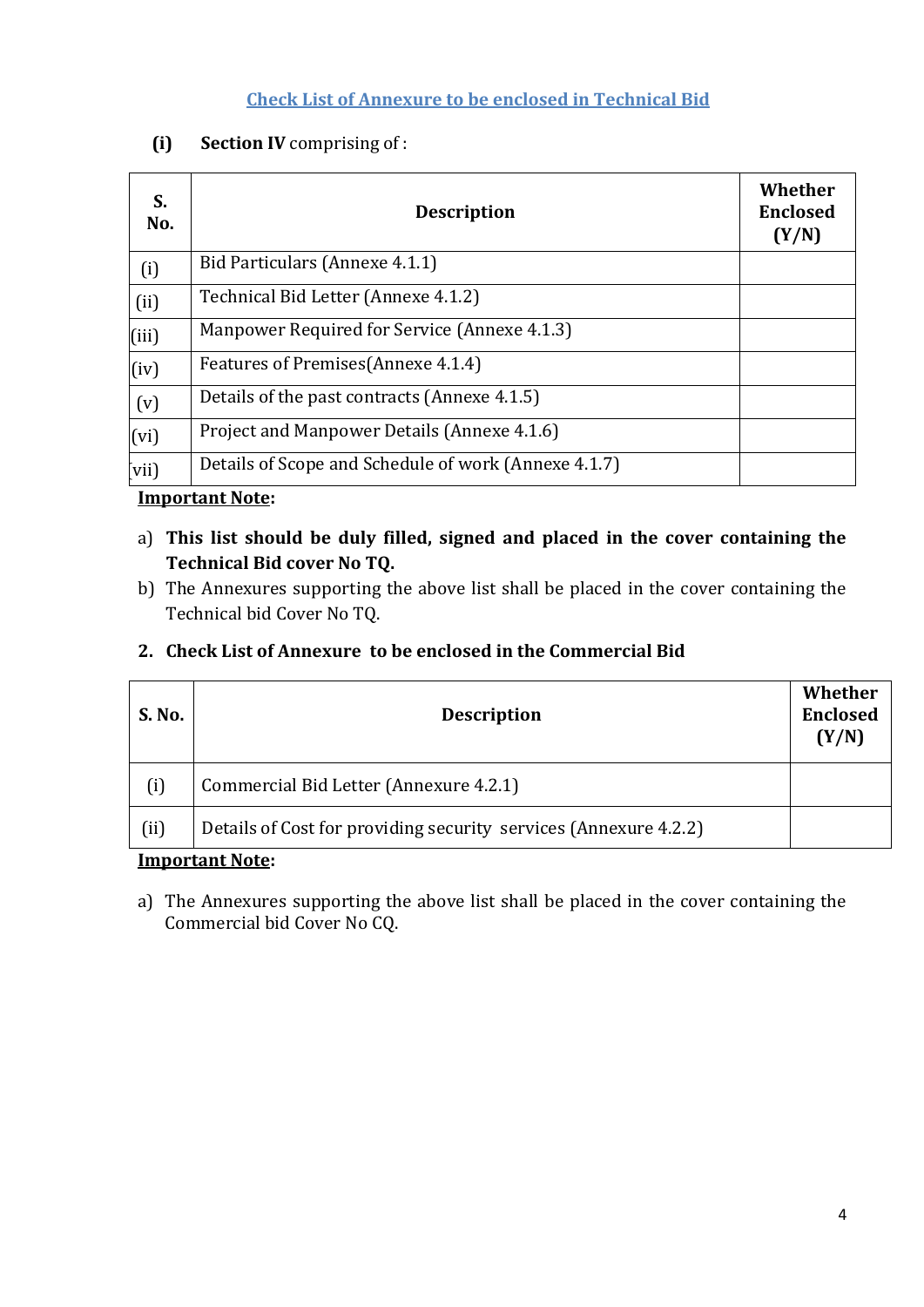#### **SECTION I – Invitation to Bid**

This invitation to bid is for "**Security Services"** in the office of Unique Identification Authority of India in Regional Office, Bengaluru, Karnataka, India.

- 1. Sealed tenders are invited under **Two Bid System** i.e. (**Part-I Technical Bid and Part-II Commercial Bid**) from reputed, experienced and financially sound firms/agencies to provide Security Services t o Regional Office, UIDAI at Bengaluru.
- 2. Bidders are advised to study the Bid document carefully. Submission of bids shall be deemed to have been done after careful study and examination of the bid document with full understanding of its implications. Sealed offers prepared in accordance with the procedures enumerated in **Clause 1 of Section II** should be submitted to UIDAI not later than the date and time laid down at the address given in the **Schedule for Invitation to Bid under Clause 6 of Section-I.**
- 3. **The UIDAI, R.O, Bengaluru will award the contract to the successful bidder for providing the services.** The contract will be initially for a period of one year from the date of awarding of the contract which may be extended further for a period of one year depending upon the requirement and administrative convenience of UIDAI, R.O, Bengaluru. The Schedule of Services: **Security Services.** The requirement of personnel may increase or decrease during the period of contract based on the actual requirement.
- 4. The tender document may be downloaded from our official website [www.uidai.gov.in/](http://www.uidai.gov.in/) Tenders. The interested Firm/Agency may download the tender document from websites.
- 5. The Firm/Agency may drop the tender document completed in all respects along with Earnest Money Deposit(EMD) of **Rs.20,000/-( Rupees Twenty Thousand only**) refundable without interest, in the form of demand draft/Pay Order or proforma of EMD Bank Guarantee as mentioned in Appendix C of section VI drawn in favour of " CDDO, UIDAI, R.O, Bengaluru" up to -15:00 hours on dated **15-06-2017** in the tender box kept on the Reception Counter of UIDAI, Regional Office, Bengaluru. The tenders will not be accepted beyond the stipulated date and time under any circumstances what so ever.

#### 6. **Schedule for Invitation to Bid**

**a)** Name of the Purchaser:

**Deputy Director General Regional Office, Unique Identification Authority of India (UIDAI), Ministry of Electronics & Information Technology (MeitY), GOVERNMENT OF INDIA 3rd Floor, South Wing, Khanija Bhavan, No.49, Race Course Road, Bengaluru- 560 001.**

**b)** Addressee and Address at which bids to be submitted :

**Assistant Director General (Administration), Regional Office, Unique Identification Authority of India (UIDAI), Ministry of Electronics & Information Technology (MeitY), GOVERNMENT OF INDIA 3rd Floor, South Wing, Khanija Bhavan, No.49, Race Course Road, Bengaluru- 560 001.**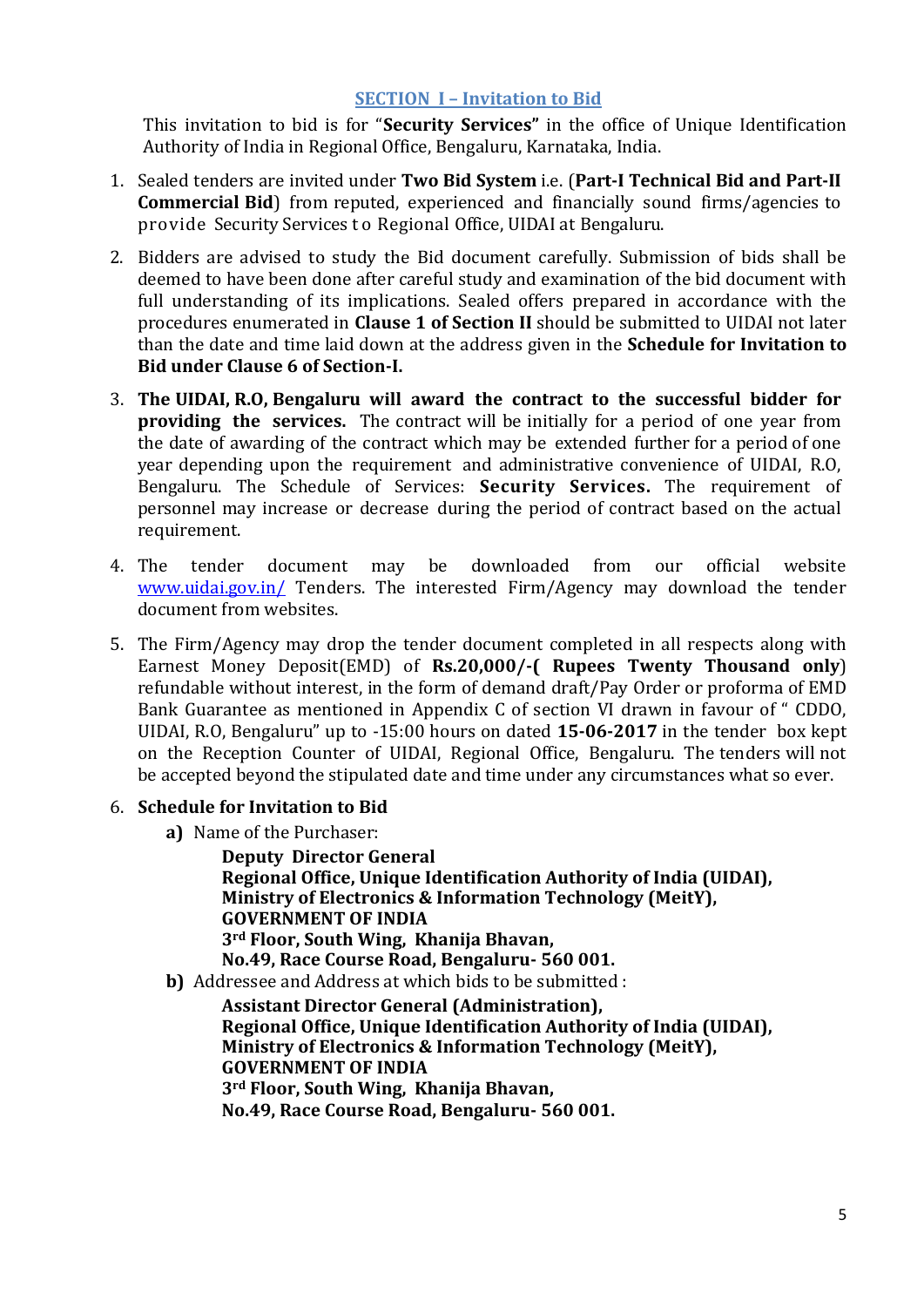**c)** Name of the Contact Person for any clarification :

**Shri . Ashok Lenin, Deputy Director Regional Office, Unique Identification Authority of India (UIDAI), Ministry of Electronics & Information Technology (MeitY), GOVERNMENT OF INDIA 3rd Floor, South Wing, Khanija Bhavan, No.49, Race Course Road, Bengaluru- 560 001. Queries should be submitted via E-mail and followed by paper copy by post E-mail – ashok.lenin@uidai.net.in**

**d)** Date till which the response to the bid should be valid : **120 days from the last date of submission of bids.**

#### **e) Important Dates :**

The following table provides information regarding the important dates of the Bid process for this Bid:

| <b>Activity</b>                           | Date             |
|-------------------------------------------|------------------|
| Release / Issue of Bid Document           | 24-05-2017       |
| Last date & time for submission of tender | 14-06-2017       |
| related queries                           |                  |
| Reply to queries                          | 14-06-2017       |
| Last date of submission of Bids           | 15-06-2017 on or |
|                                           | before 15:00 hrs |
| Opening of Technical Bids                 | 15-06-2017,      |
|                                           | 15:30 Hrs        |
| Opening of Financial Bids                 | At a later date  |

- 7. The Bidder is required to pay **Rs.100/-** (Rupees One Hundred Only) towards Bid Document Fee, at the time of submission of Bids, in the form of a Bank Demand Draft **failing which the Bids submitted by the Bidder shall not be entertained and shall be summarily rejected.** The Bank Demand Draft should be drawn on a Scheduled Bank in favor of "**CDDO, UIDAI Benguluru"** and payable at **Benguluru. The Bid Document Fee is non-refundable.**
- 8. UIDAI reserves the right to cancel the tender at any stage without assigning any reason, thereof.

 **(Ashok Lenin) Deputy Director (Admin) UIDAI, R.O, Bengaluru**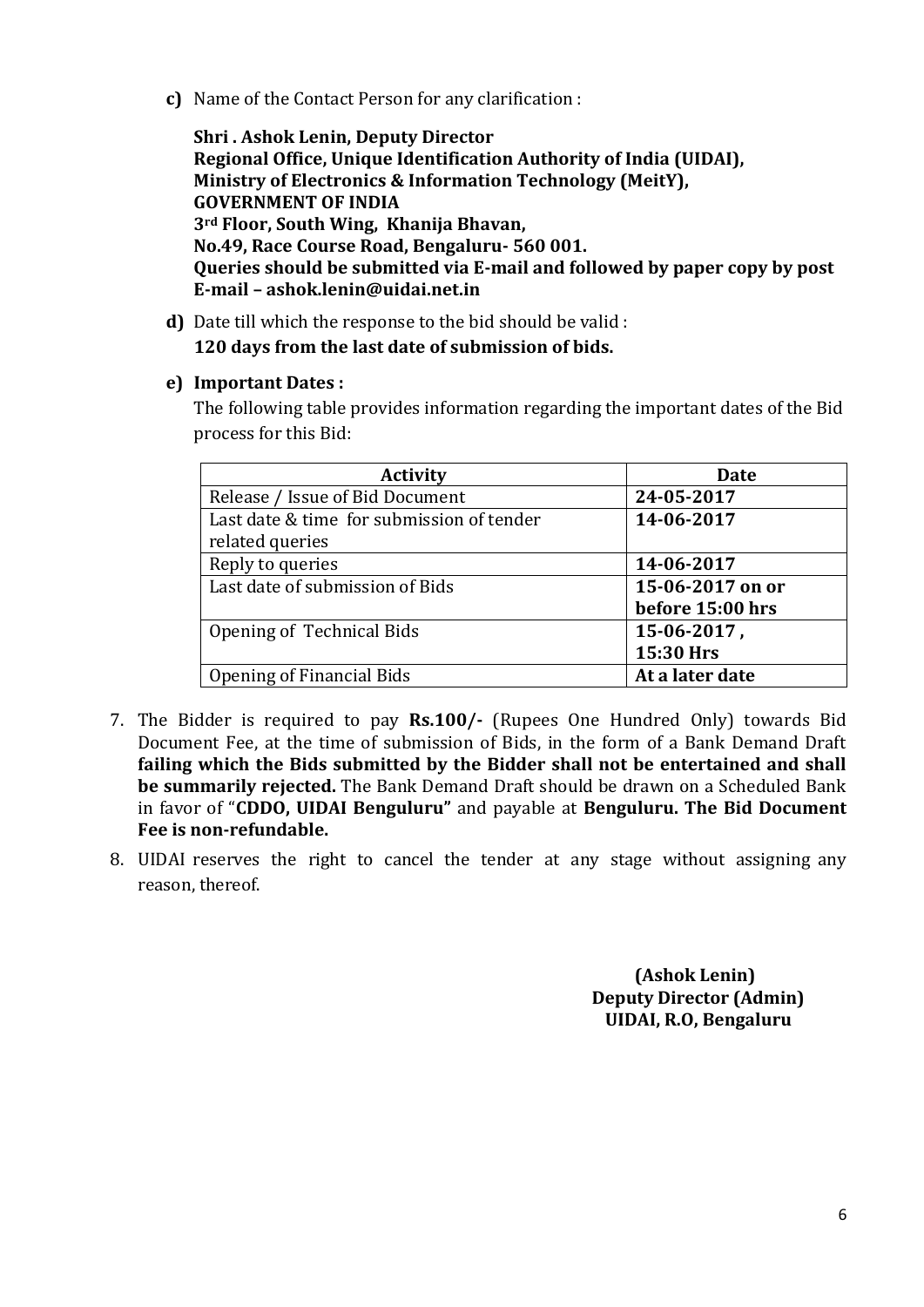#### **SECTION II- Instruction to Bidders**

# <span id="page-6-0"></span>**1. Procedure for Submission of Bids**

It is proposed to have a Two Bid System for this Bid process.

- a) Technical Bid- Security Services) (2 copies) in one cover No TQ.
- b) Commercial Bid-Security Services) (2 copies) in one cover No CQ.
- 1.2 Each copy of Technical Bid and Commercial Bid of the Bidder should be put in separate sealed Covers super-scribing the wordings, "Technical Bid- Security Services (TQ)" and "Commercial Bid- Security Services (CQ)" respectively. Each Copy in each bid should also be marked as "Original" and "First copy". Both the copies of each bid should be put in a single sealed cover super scribing the wordings "Technical Bid-Security Services" and "Commercial Bid-" Security Services as the case may be. **EMD should be kept in Technical Bid Cover**.
- 1.3 The cover containing two copies of Technical Bid and the cover containing two copies of Commercial Bid should be put in another envelope and this envelope should be clearly marked "**Security Services"** in the office of Unique Identification Authority of India in Regional Office, Bengaluru, Karnataka, India**.** The Bid Covers are to be kept in a single sealed cover **super-scribed** with **Bid No.02/2017 Due Date15-06-2017 15:00 Hrs**. Item and the wordings "**DO NOT OPEN BEFORE 15:30 hours on dated15-06-2017**".
- 1.4 **The cover thus prepared should also indicate clearly the name, address and telephone number of the Bidder, to enable the Bid to be returned unopened in case it is declared "Late**".

# **2 Cost of Bid Document:**

2.1 The Bidder is required to pay **Rs.100/- (Rupees One Hundred Only)** towards Bid Document Fee, at the time of submission of Bids, in the form of a Bank Demand Draft **failing which the Bids submitted by the Bidder shall not be entertained and shall be summarily rejected.** The Bank Demand Draft should be drawn on a Scheduled Bank in favor of "**CDDO, UIDAI Benguluru"** and payable at **Benguluru. The Bid Document Fee is non-refundable.**

#### **3 Contents of the Bid Document**

3.1 The Schedule of Requirements of the Security services required, Bid procedures and contract terms are prescribed in the Bid Document. In addition to the **Section I – Invitation to Bid**, the Bid Document includes: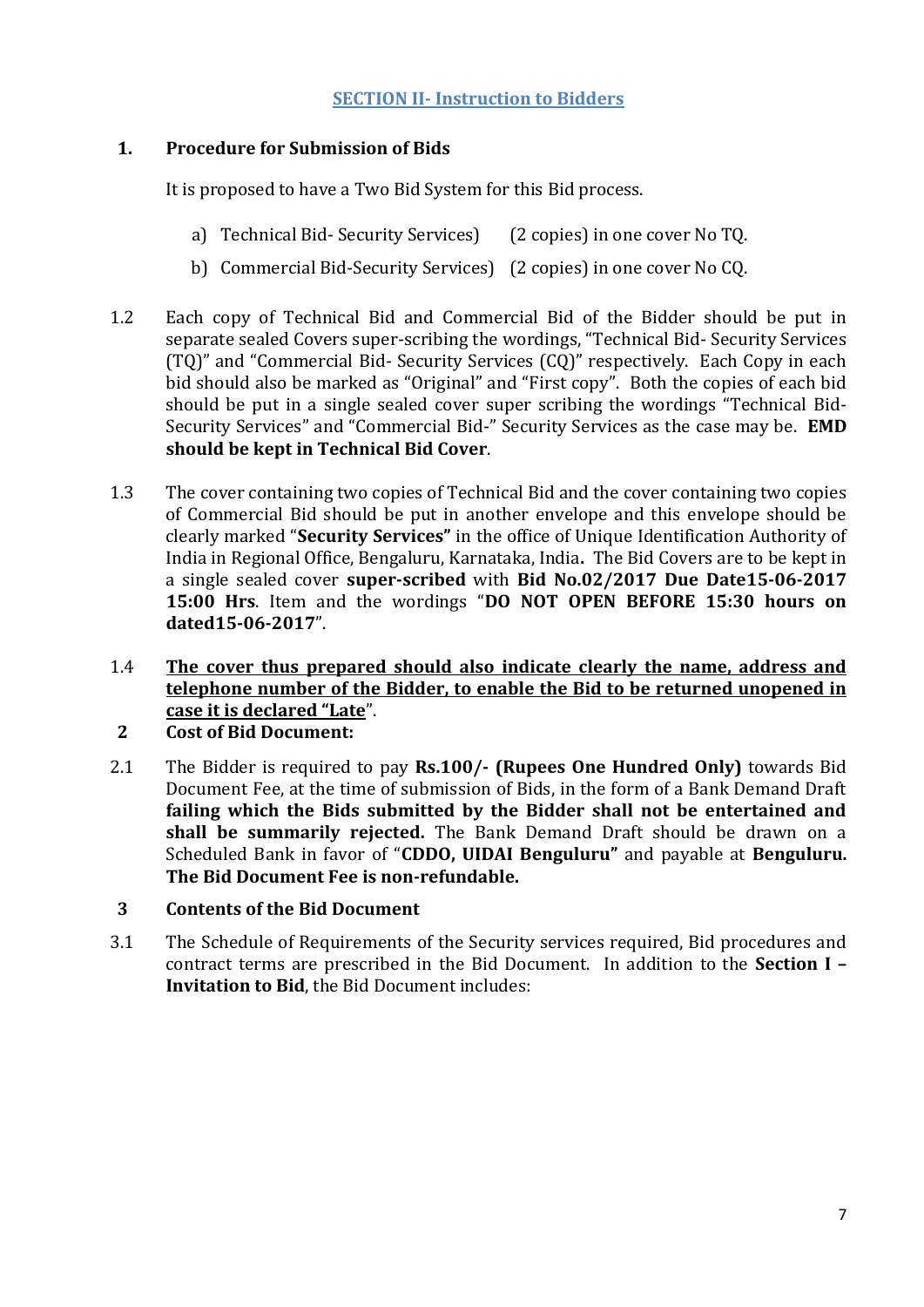- a. **Section II** Instructions to Bidders;
- b. **Section III** General Conditions of Contract;
- c. **Section IV** Contents of the Bid
- **(i) Technical Bid**
- **(ii) Commercial Bid**
- d. **Section V** Scope of Work and Schedule of Requirements
- e. **Section VI** Appendices
- (i) Contract Form (**Appendix A**)
- (ii) Proforma of Bank Guarantee for Contract Performance Security (**Appendix B**)
- (iii) Proforma of Bank Guarantee for EMD (**Appendix C**)
- 3.2 The Bidder is expected to examine all instructions, forms, general terms & conditions and Schedule of requirements in the Bid Document. Failure to furnish all information required by the Bid Document or submission of a bid not substantially responsive to the Bid Document in every respect will be at the Bidder's risk and may result in the rejection of the Bid.
- 3.3 Bid Documents, Request for proposal are all part of the contract.

# **4 Amendment of Bid Document**

At any time prior to the last time and date for receipt of bids, the UIDAI, may, for any reason, whether at its own initiative or in response to a clarification requested by a prospective Bidder, modify the Bid Document by an amendment.

# **5 Language of Bids**

The Bids prepared by the Bidder and all correspondence and documents relating to the bids exchanged by the Bidder and the UIDAI, shall be written in the English language, provided that any printed literature furnished by the Bidder may be written in another language so long the same is accompanied by an English translation in which case, for purposes of interpretation of the bid, the English translation shall govern.

# **6 Bid Prices**

- 6.1 The Bidder shall indicate in the proforma prescribed at **Annexe 4.2.2** of **Section IV**, the unit prices and total Bid Prices of the Security services, it proposes to provide under the Contract.
- 6.2 The unit prices quoted in the above mentioned proforma will be used to calculate charges for 'change orders', if any.

# **7 Firm Prices**

- 7.1 Prices quoted shall not be subject to any upward modifications, on any account whatsoever except in the case of revision of minimum wages. The Bidder shall, therefore, indicate the prices in **Annexe 4.2.2 of Section IV** enclosed with the Bid. The Bid Prices shall be indicated in Indian Rupees (INR) only.
- 7.2 The Commercial bid should clearly indicate the price to be charged without any qualifications whatsoever and should include all duties, fees, levies, works contract tax and other charges as may be applicable in relation to the activities proposed to be carried out. Such charges should be shown separately in **Annexe 4.2.2 of Section IV.**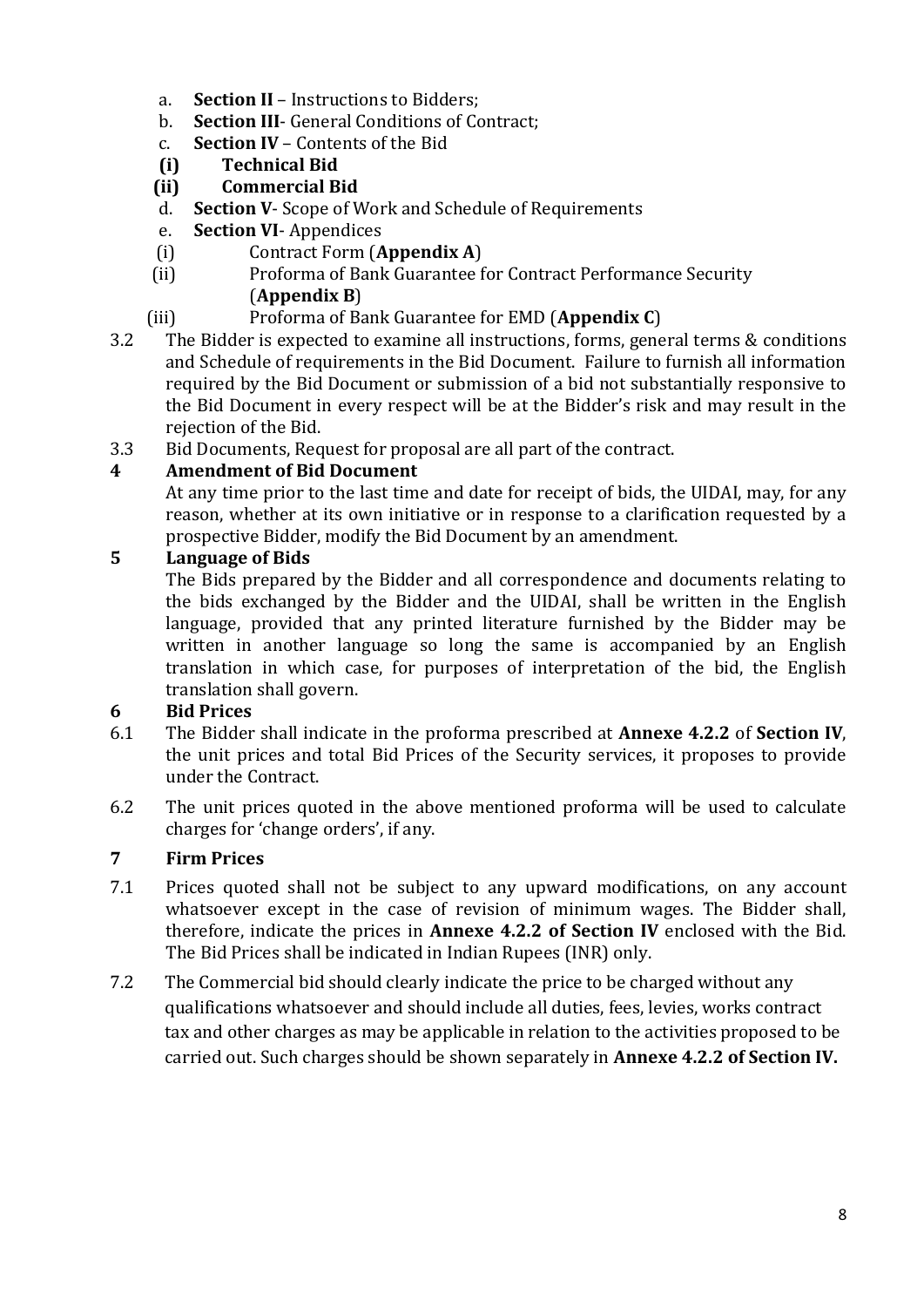#### **8. Discount:**

8.1 The Bidders are advised not to indicate any separate discount. Unconditional Discounts, if any, should be merged with the quoted prices. Discount of such type, indicated separately, will not be taken into account for evaluation purpose. However, in the event of such an offer, without considering discount, is found to be the lowest, the UIDAI shall avail such discount at the time of award of contract.

# **9 Bidder Qualification**

- 9.1 The **"Bidder"** as used in the Bid documents shall mean the one who has signed the Bids. The Bidder may be either the Constituted attorney of the company or the Principal Officer or his duly Authorized Representative, in which case he/she shall submit a certificate of authority. All certificates and documents (including any clarifications sought and any subsequent correspondences) received hereby, shall, be furnished and signed by the Bidder.
- 9.2 It is further clarified that the individual signing the Bid or other documents in connection with the Bid must certify whether he/she signs as:
- a) Constituted attorney of the company.

**OR**

b) The Principal Officer or his duly Authorized Representative of the company, in which case he/she shall submit a certificate of authority on behalf of the company.

The Bidder shall sign its Bids with the exact name of the Company to whom the contract is to be issued. The Bids shall be duly signed and sealed by an executive officer of the Bidder's organization. Each bid shall be signed by a duly authorized officer executed under seal.

The Bidder shall clearly indicate their legal constitution and the person signing the Bids shall state his capacity and also source of his ability to bind the Bidder.

The power or authorization, or any other document consisting of adequate proof of the ability of the signatory to bind the Bidder shall be annexed to the bid. UIDAI may out rightly reject any bid not supported by adequate proof of the signatory's authority

# **10. Bid Security**

The bid security may be forfeited, if a Bidder withdraws its bid during the period of bid validity **(Clause 11)** specified by the Bidder in the Bid.

# **11. Period of Validity of Bids**

- 11.1 Bids shall remain valid for **120 days** after the last date of bid submission as prescribed by the UIDAI. A bid valid for a shorter period may be rejected by the UIDAI as non-responsive.
- 11.2 In exceptional circumstances, the UIDAI may ask the Bidder to extend the validity of the Bid.

# **12 Headings**

Headings of conditions hereto shall not affect the construction thereof.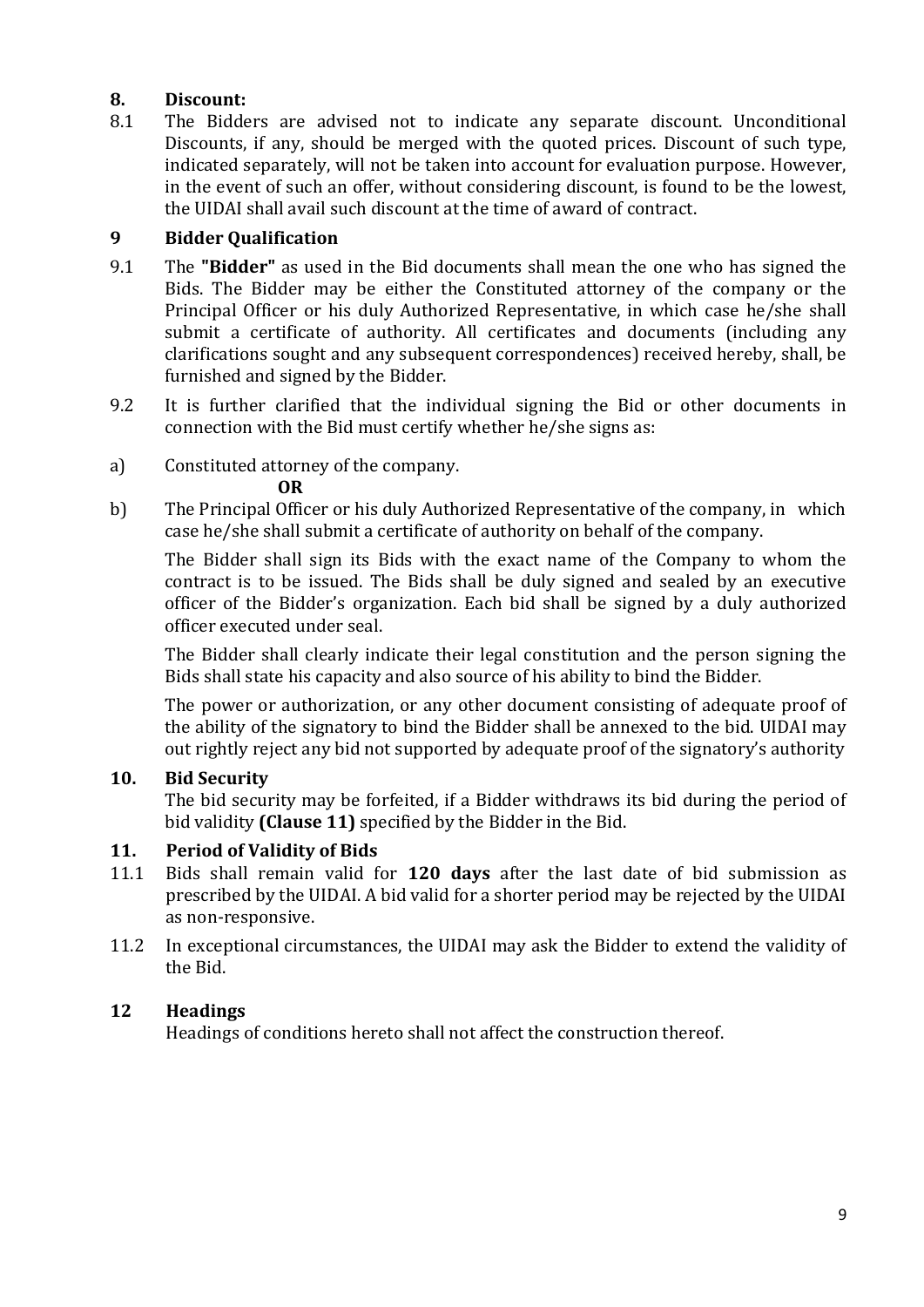#### **13. UIDAI's Right to Vary Scope of Contract at the time of Award**

- 13.1 Accordingly, the UIDAI reserves the right to place repeat order(s) within the **Contract Period**, of up to 50% of the Contract value. In case of any increase/ decrease in the manpower, the service charges, if any quoted, shall be correspondingly increased/ decreased on pro-rata basis.
- 13.2 The UIDAI shall reserve the right **not to purchase** security Services quoted by the bidder in this invitation to bid.

#### **14 UIDAI's Right to Accept Any Bid or Reject**

14.1 The UIDAI reserves the right to accept the bid, and to annul the Bid process and reject the bid at any time prior to award of Contract, without thereby incurring any liability to the affected Bidder or any obligation to inform the affected Bidder of the grounds for the UIDAI's action.

#### **15 Conditions for Pre-Qualification of Bidders**

The Bidder Company / Firm / Agency should fulfill the following pre-qualification specifications:

- 15.1 The Bidder should have office in Bengaluru, Karnataka, India.
- 15.2 The Bidder should not have been **blacklisted** / under a declaration of ineligibility for corrupt and fraudulent practices with any of the departments of the Central, State Governments and PSUs. Undertaking from bidder in this regard needs to be submitted.
- 15.3 Bidder should have a valid Sales Tax Number/ VAT Number, Service Tax Registration, PAN/TAN Number and PF code.
- 15.4 Bidder's Company/Firm/Agency should be registered with Employees Provident Fund organization (EPFO) and Employees State Insurance Corporation (ESIC) under the respective Acts/laws.
- 15.5 The Service Provider Company/Firm/Agency must have a minimum turnover of **Rs.30 lakhs** (**Rupees Thirty lakhs**) during the last three financial year till year ended on 31.03.2016.
- 15.6 Bidder Company/Firm/Agency should have **at least five years' experience** in providing Security services to reputed private and/or public sector companies/ banks/Government Departments etc.
- 15.7 The bidder must have executed **at least three (3) contracts** of **Rs. 10 lakhs (Rupees ten Lakhs) per annum from the services of security for the financial year ended on 31.03.2016**. For each of such order, the bidder should submit the details as per **Annexe 4.1.5 of section IV.**

# **16 Late Bids**

Any bid received by the UIDAI after the last date and time for receipt of bids prescribed by the UIDAI, pursuant to **Clause 6 Section I**, will be rejected and/or returned unopened to the Bidder.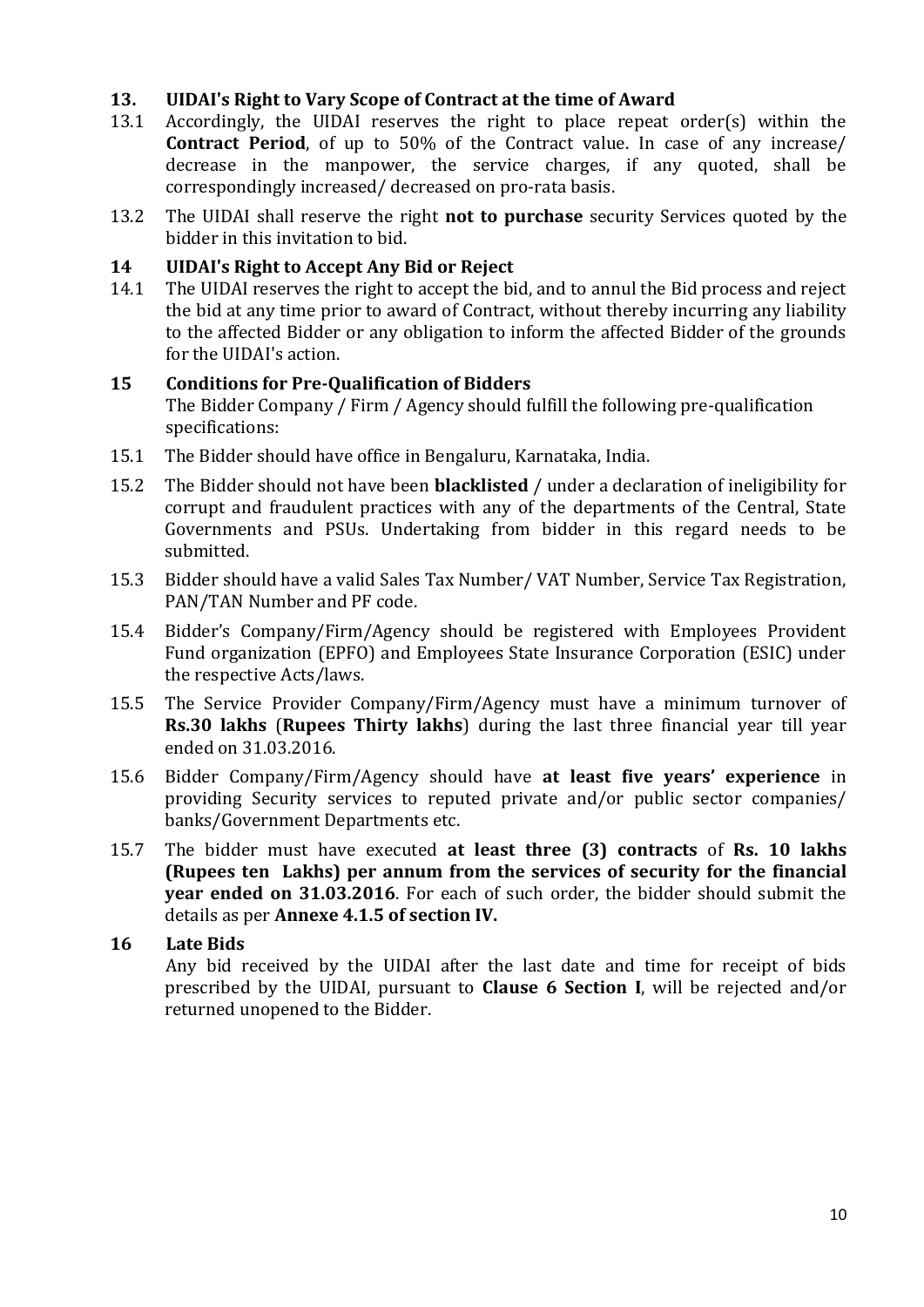# **17. Modification and Withdrawal of Bids**

- 17.1 The Bidder may modify or withdraw its bid after the Bids' submission (but not later than the last date of submission), provided that written notice of the modification or withdrawal is received by the UIDAI prior to the last date prescribed for receipt of bids.
- 17.2 The Bidder's modification or withdrawal notice shall be prepared, sealed, marked and submitted in accordance with the provisions of **Clause 17.1 of Section-2** . A withdrawal notice may also be sent by fax but followed by a signed confirmation copy, post marked not later than the last date for receipt of bids.

# **18 Clarification**

When deemed necessary, the UIDAI may seek clarifications on any aspect from the Bidder. However, that would not entitle the Bidder to change or cause any change in the substance of the Bid submitted or price quoted.

# **19 Preliminary Examination**

- 19.1 The UIDAI will examine the bids to determine whether they are complete, whether any computational errors have been made, whether required bid security has been furnished, whether the documents have been properly signed, and whether the bids are generally in order.
- 19.2 Arithmetical errors will be rectified on the following basis. If there is a discrepancy between the unit price and the total price that is obtained by multiplying the unit price and quantity, the unit price shall prevail and the total price shall be corrected. If the Bidder does not accept the correction of the errors, its bid will be rejected. If there is a discrepancy between words and figures, the amount in words will prevail.
- 19.3 A bid determined as not substantially responsive will be rejected by the UIDAI and may not subsequently be made responsive by the Bidder by correction of the nonconformity.
- 19.4 The UIDAI may waive any minor informality or nonconformity or irregularity in a bid which does not constitute a material deviation, provided such waiver does not prejudice or affect the relative ranking of any Bidder.

# **20 Contacting the UIDAI**

- 20.1 No Bidder shall contact the UIDAI on any matter relating to its Bid, from the time of the Bid opening to the time the Contract is awarded.
- 20.2 Any effort by a Bidder to influence the UIDAI's Bid evaluation, Bid comparison or Contract award decisions may result in the rejection of the Bidder's Bid.

# **21 Post Qualification**

- 21.1 The UIDAI will determine to its satisfaction whether the Bidder selected as having submitted the best evaluated responsive bid is qualified to satisfactorily perform the Contract.
- 21.2 This determination will take into account the Bidder's financial, technical, implementation and post-implementation capabilities. It will be based upon an examination of the documentary evidence submitted by the Bidder as well as such other information as the UIDAI deems necessary and appropriate.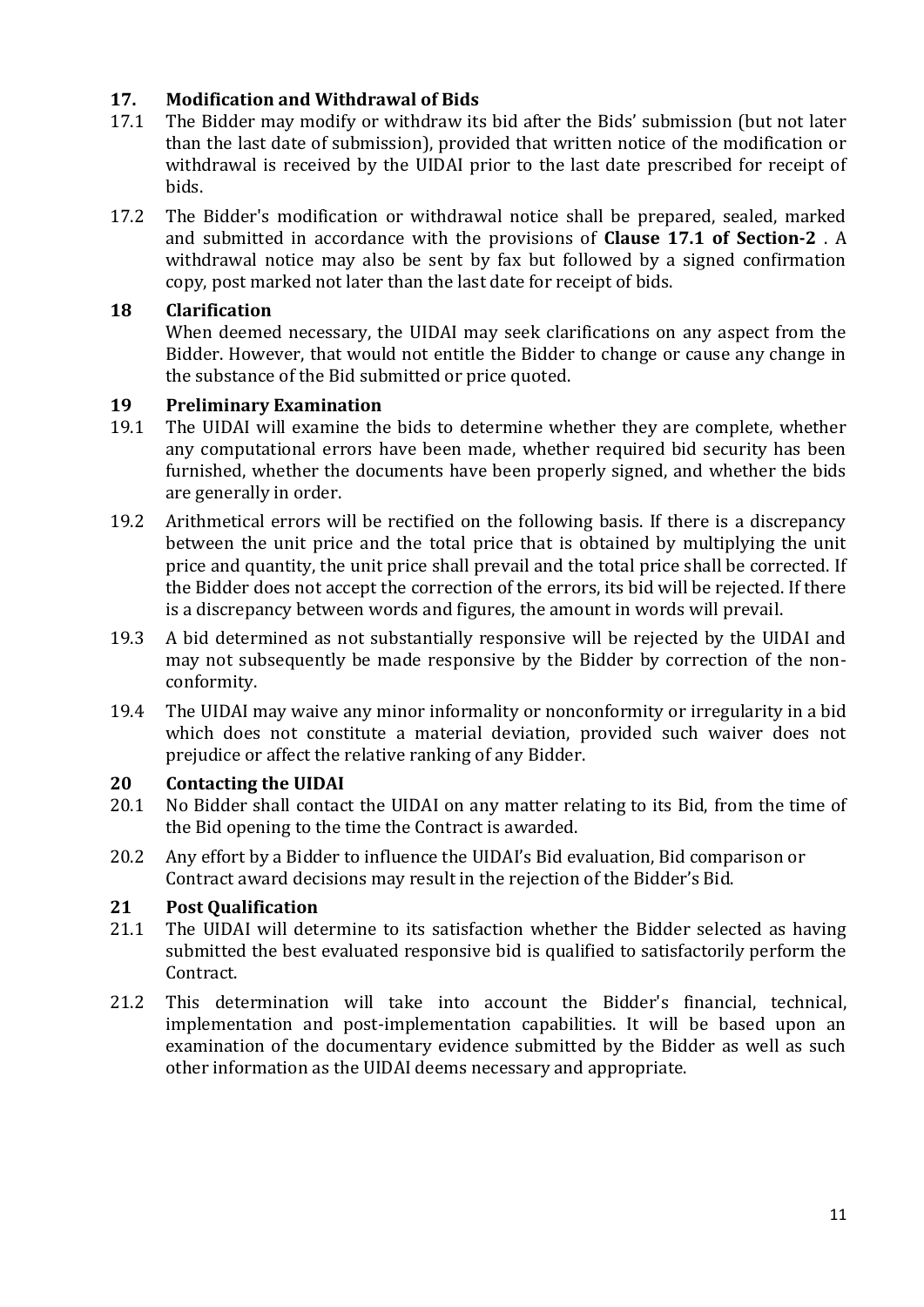21.3 An affirmative determination will be a prerequisite for award of the Contract to the Bidder. A negative determination will result in rejection of the Bidder's bid, in which event the UIDAI will proceed to the next best evaluated bid to make a similar determination of that Bidder's capabilities to perform satisfactorily.

# **22 Criteria for Evaluation of Bids**

# i. **Technical Bid Evaluation Criteria**

| SI. No. | <b>Parameters</b>                             | <b>Marks</b> |
|---------|-----------------------------------------------|--------------|
|         | Number of Orders executed during last 3 years | 20           |
| 2.      | Annual Turnover of the firm                   | 15           |
| 3.      | Number of years of experience in providing    | 20           |
|         | similar type of Security services.            |              |
| 4.      | Manpower on bidder's payroll                  | 20           |
| 5.      | Number of Satisfactory reference checks       | 25           |

#### **Minimum score of 70 is a must to open the Financial Bid.**

Bidder with the maximum number of orders (minimum criteria is defined in **Clause 15**) will be awarded maximum number of marks (20) and other bidders will get proportionate marks.

Bidder should submit details as per **Annexe 4.1.5 of Section IV** for parameters 1 and 5 in the above table.

Similarly, bidder with maximum turnover i.e parameter 2 (minimum criteria is defined in **Clause 15**), maximum number of years of experience in similar services i.e parameter 3 (minimum criteria is defined in **Clause 15**), and bidder with maximum manpower on bidder's payroll i.e parameter 4 (as a part of manpower bidder should submit the details as mentioned in **Annexe 4.1.6 of Section IV**) will be awarded maximum marks and the consecutive lower bidders will get the proportionate marks.

- a. A proposal shall be rejected at this stage if it does not respond to important aspects of the Technical bid, and if it fails to achieve the minimum technical score.
- b. Commercial bids shall be taken up only for those bidders who meet the minimum technical score criteria.

# ii. **Commercial Bid Evaluation Criteria**

**a. Determination of the lowest commercial bid will be based on the Lowest Commercial Quoted Value by the Bidder i.e. on (L1) basis.**

# **23 Notification of Award**

- 23.1 Prior to the expiration of the period of bid validity, the UIDAI will notify the successful Bidder in writing by registered letter or by fax, to be confirmed in writing by registered letter, that its bid has been accepted.
- 23.2 The notification of award will constitute the formation of the Contract.

# **24 Signing of Contract**

24.1 At the same time as the UIDAI notifies the successful Bidder that its bid has been accepted, the UIDAI will send the Bidder the Contract Form (**Appendix A of Section VI)**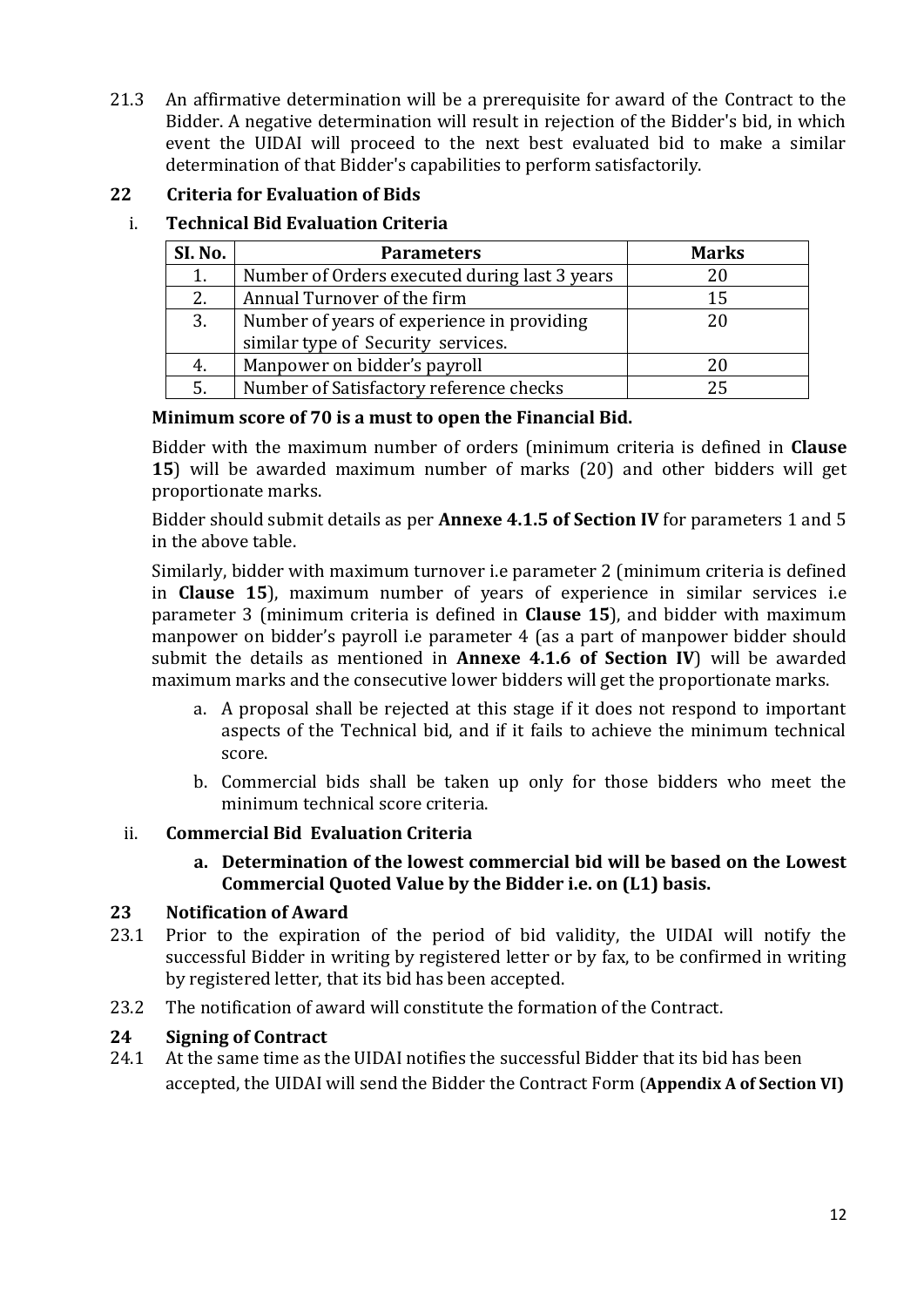provided in the Bid Document, incorporating all BID documents between the parties).

24.2 Within **15 days** of receipt of the Contract Form, the successful Bidder shall sign and date the Contract and return it to the UIDAI.

# **25 Performance Security**

- 25.1 Within **10 days** of the receipt of notification of award from the UIDAI, the successful Bidder shall furnish the performance security in accordance with the Conditions of Contract, in the Contract Performance Guarantee Bond prescribed at **Appendix B of Section VI**. Details are also mentioned in **Clause- 22 of Section III**.
- 25.2 Failure of the successful Bidder to comply with the requirement of **Clause 25.1 of Section II** shall constitute sufficient grounds for the annulment of the award and forfeiture of the bid security, in which event the UIDAI may award the Contract to the next lowest evaluated Bidder or call for new bids.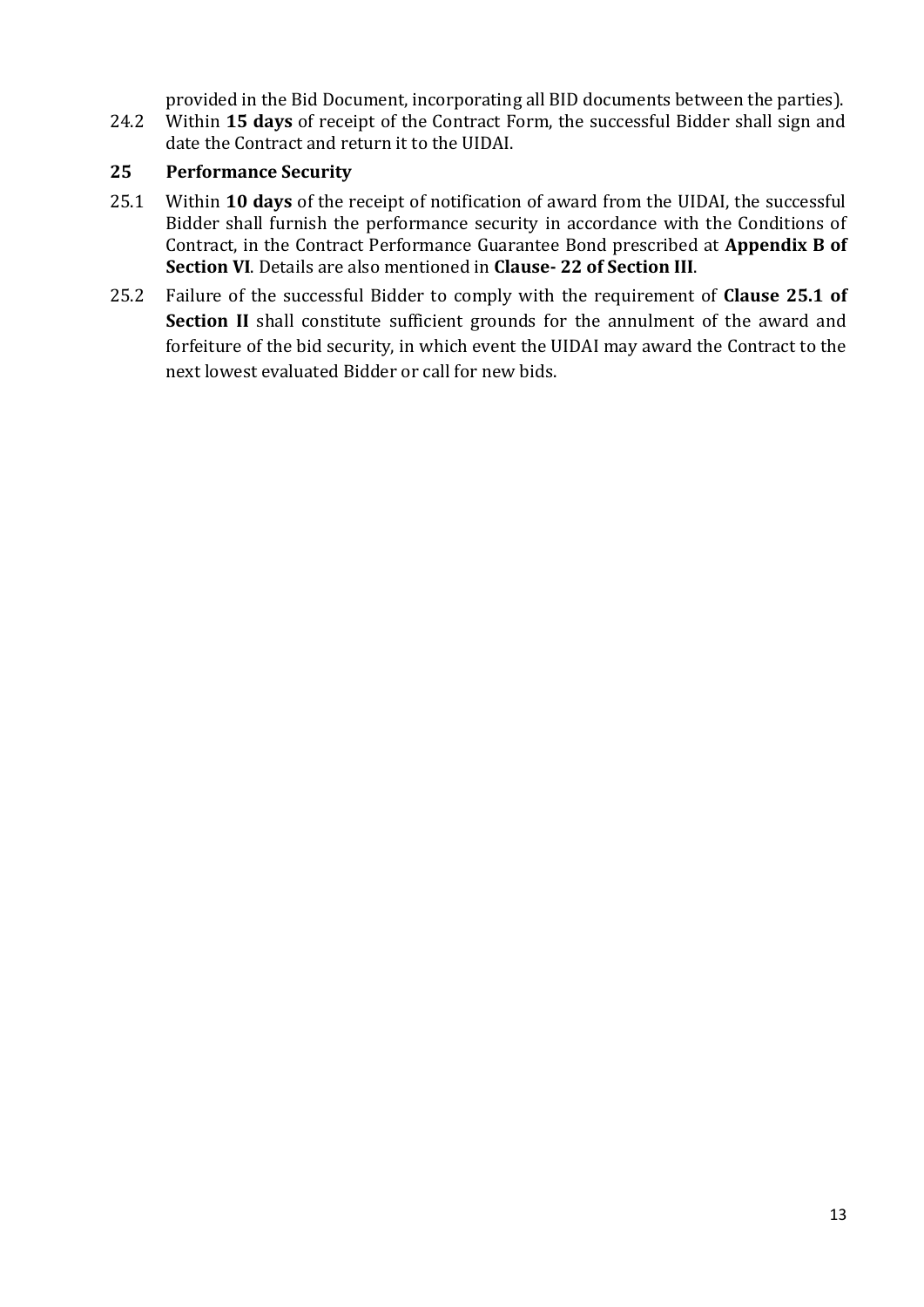#### **SECTION III - GENERAL CONDITIONS OF CONTRACT**

#### <span id="page-13-0"></span>**1. Period of Contract**

This contract for **"Security Services"** at Regional office, UIDAI, Bengaluru, Karnataka, India shall be valid for a total period of **1 (One) Years** and will commence from date of signing of the contract. UIDAI, however, reserves the right to terminate/curtail the contract at any time before expiry of contract period after giving **one month notice** to the agency without assigning any reason. The contract may be extended further for a period of **1 (one) year** depending on the performance of the bidder and the requirement of UIDAI with same/modified conditions of contract at the sole discretion of UIDAI.

#### **2. Payment**

The payment would be released on monthly basis on production of invoices and on satisfactory completion of services.

#### **3. Currency of Payment**

Payment shall be made in Indian Rupees only.

#### **4. Repeat Orders**

The Purchaser may at any time, can order upto 50% of the services under the present contract within six month from the date of supply/successful completion of the contract, the cost, terms and conditions remaining the same. It will be entirely the discretion of the Purchaser to exercise this option or not.

#### 5. **Sub-contracts**

The successful bidder shall not assign, in whole or in part, its obligations to perform under the Contract to any third party and Sub-Contracting in any format will invite termination of the contract, if found.

# 6. **Delays in the Vendor's Performance**

- 6.1 Delivery of the security services and performance of service shall be made by the Vendor in accordance with the Timelines specified by the Purchaser in **Clause 4.1.3 and 4.1.4 of Section IV**.
- 6.2 An un-excused delay by the Vendor in the performance of its delivery obligations shall render the Vendor liable to any or all of the following sanctions: forfeiture of its performance security, imposition of liquidated damages, and/or termination of the Contract for default.
- 6.3 If at any time during performance of the Contract, the Vendor should encounter conditions impeding timely supply of services, the Vendor shall promptly notify the Purchaser in writing of the fact of the delay, its likely duration and its cause(s). As soon as practicable after receipt of the Vendor's notice, the Purchaser shall evaluate the situation and may at its discretion extend the Vendor's time for performance, in which case the extension shall be ratified by the parties by amendment of the Contract. If the vendor request to delay the delivery of services and performance of services is not found acceptable to the purchaser, **Clause 6.2** would be invoked.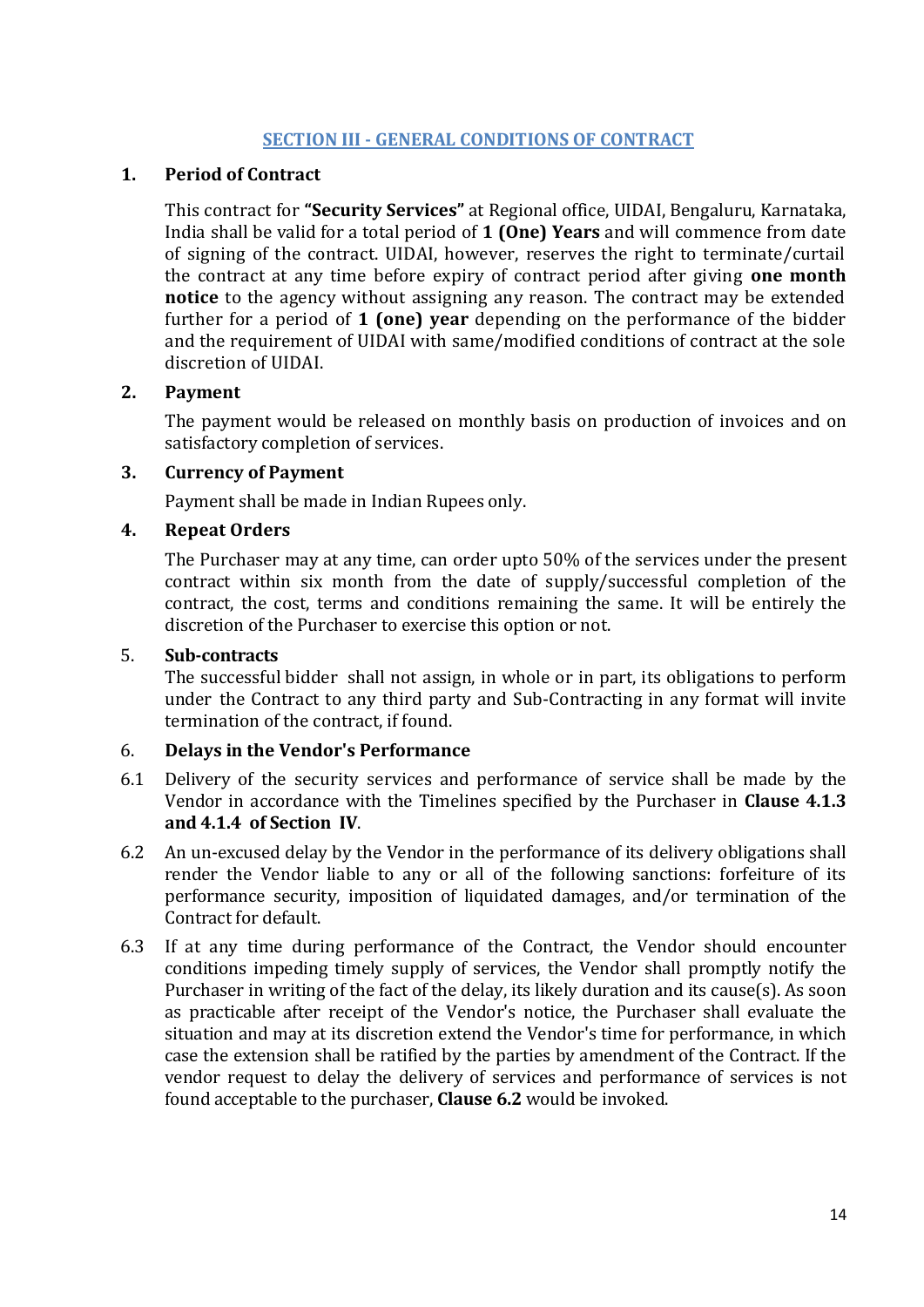# **7 Liquidated Damages**

7.1 The Bidder is liable to be imposed a penalty as per table below, for poor service/delivery, inadequate staff, etc. subject to maximum deduction of **10% liquidated damages** from the monthly bill . Once the maximum is reached, the Purchaser may consider termination of the Contract.

| Sr. No.                                                                                                                        | <b>Types of Service Deficiency/ Default</b>                                                                                                              | <b>Severity</b> | <b>Penalty</b> |
|--------------------------------------------------------------------------------------------------------------------------------|----------------------------------------------------------------------------------------------------------------------------------------------------------|-----------------|----------------|
|                                                                                                                                |                                                                                                                                                          | <b>Level</b>    | Rs.            |
| 01                                                                                                                             | Non-Deployment of the Manpower, Late<br>Reporting, Refusal of duties , Non-<br>observance of Dress code ete or deficiency<br>of similar nature (per day) | 1               | Rs. 300/-      |
| Poor, improper upkeep, Change of security<br>guard without prior permission (per day)<br>02<br>or deficiency of similar nature |                                                                                                                                                          | $\overline{2}$  | Rs. 2,000/-    |

# **8. Termination for Default**

- 8.1 The Purchaser may, without prejudice to any other remedy for breach of contract, by written notice of default sent to the Vendor, terminate the Contract in whole or in part by giving **1(One) month** notice:
- (a) If the Vendor fails to provide Security services within the time period(s) specified in the Contract, or any extension thereof granted by the Purchaser pursuant to **Clause 6**

#### **OR**

- (b) The Purchaser has noticed that the Bidder has utilized the services of any Indian/Foreign agent in getting this contract and paid any commission to such individual/company etc.
- (c) The bidder is delayed due to causes of Force Majeure by **more than 1(One) month**;

**OR**

- (d) If the Vendor fails to perform any other obligation(s) under the contract.
- 8.2 In the event the Purchaser terminates the Contract in whole or in part, pursuant to **Clause 8** the Purchaser may pay, upon such terms and in such manner as it deems appropriate. However, the Vendor shall continue performance of the Contract to the extent not terminated.
- 8.3 In case the Bidder withdraws or the UIDAI Regional Office terminates the contract for violation of terms and conditions and/or deficiency in services during the period of contract, the additional expenses in hiring a new contractor on temporary arrangement till the time of appointing a regular contract through a tender process, will be adjusted against payments to be made.

# **9. Force Majeure**

- 9.1 Notwithstanding the provisions of **Clauses 6, 7, 8** the Vendor shall not be liable for forfeiture of its performance security, liquidated damages or termination for default, if and to the extent that, its delay in performance or other failure to perform its obligations under the Contract is the result of an event of Force Majeure.
- 9.2 For Purposes of this Clause, "Force Majeure" means an event beyond the control of the Vendor and not involving the Vendor and not involving the Vendor's fault or negligence and not foreseeable. Such events may include, but are not restricted to, acts of the Purchaser either in its sovereign or contractual capacity, wars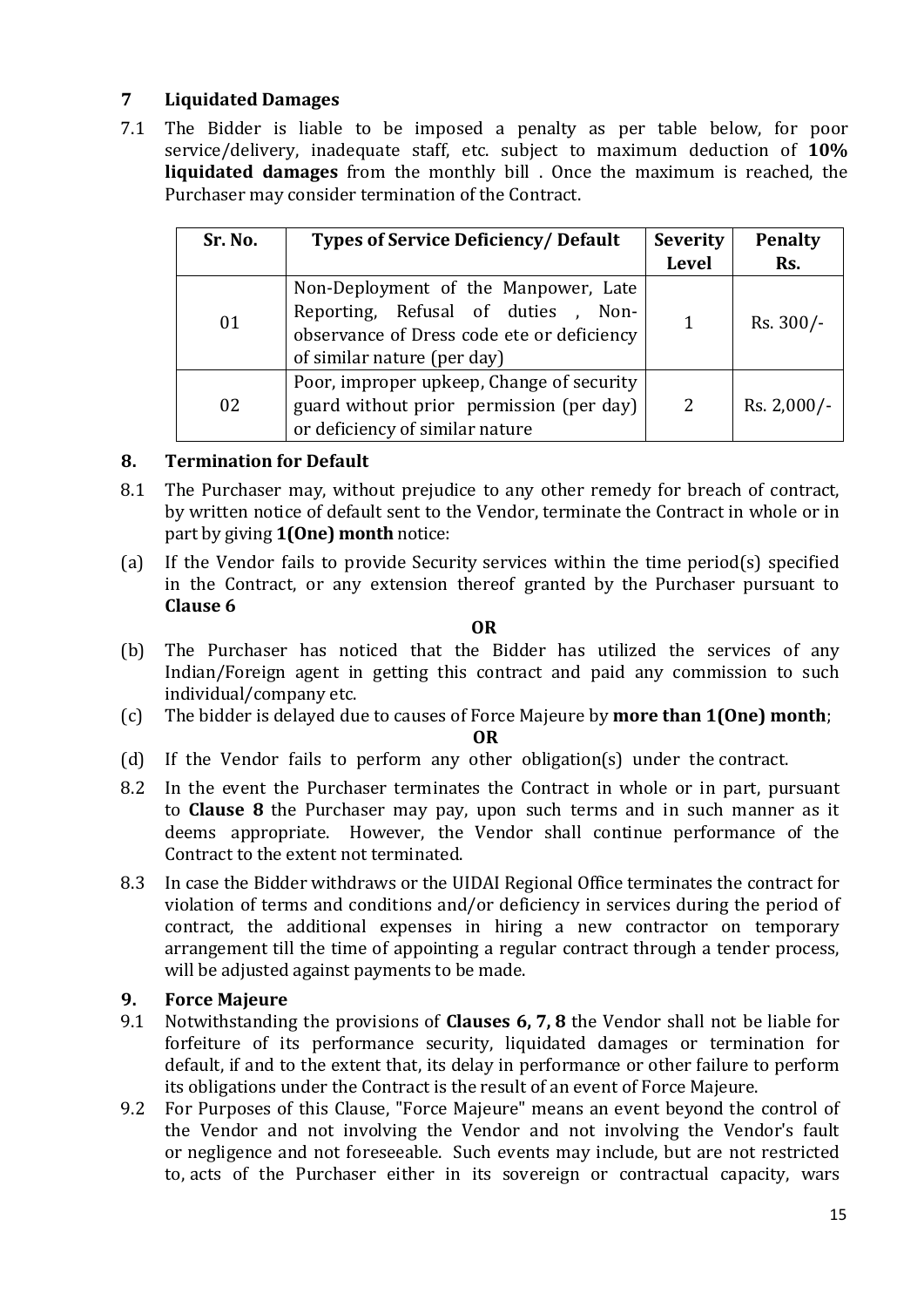or revolutions, fires, floods, epidemics, quarantine restrictions and freight embargoes.

9.3 If a force Majeure situation rises, the Vendor shall promptly notify the Purchaser in writing of such conditions and the cause thereof. Unless otherwise directed by the Purchaser in writing, the Vendor shall continue to perform its obligations under the Contract as far as is reasonably practical, and shall seek all reasonable alternative means for performance not prevented by the Force Majeure event.

#### **10. Termination for Convenience**

10.1 The Purchaser may by written notice sent to the Vendor, terminate the Contract, in whole or in part at any time of its convenience after giving **1(One) month** notice. The notice of termination shall specify that termination is for the Purchaser's convenience, the extent to which performance of work under the Contract is terminated, and the date upon which such termination becomes effective.

#### **11. Dispute Resolution**

- 11.1. If during the subsistence of this Contract or thereafter, any dispute between the Parties hereto arising out of or in connection with the validity, interpretation, implementation, material breach or any alleged material breach of any provision of this Contract or regarding any question, including as to whether the termination of this Contract by one Party hereto has been legitimate, the Parties hereto shall endeavor to settle such dispute amicably and/or by Conciliation to be governed by the Arbitration and Conciliation Act, 1996 or as may be agreed to between the Parties. The attempt to bring about an amicable settlement is considered to have failed as soon as one of the Parties hereto, after reasonable attempts; which attempt shall continue for not less than thirty (30) days, gives thirty (30) days' notice to refer the dispute to arbitration to the other Party in writing.
- 11.2. The Arbitration proceedings shall be governed by the Arbitration and Conciliation Act, 1996.
- 11.3. The Arbitration proceedings shall be held in Bengaluru, Karnataka, India.
- 11.4. The Arbitration proceeding shall be governed by the substantive laws of India.
- 11.5. The proceedings of Arbitration shall be in English language.
- 11.6. Except as otherwise provided elsewhere in the contract if any dispute, difference, question or disagreement arises between the parties hereto or their respective representatives or assignees, at any time in connection with construction, meaning, operation, effect, interpretation or out of the contract or breach thereof the same shall be decided by an Arbitral Tribunal consisting of three Arbitrators. Each party shall appoint one Arbitrator and the Arbitrators so appointed shall appoint the third Arbitrator who will act as Presiding Arbitrator.
- 11.7. In case, a party fails to appoint an arbitrator within 30 days from the receipt of the request to do so by the other party or the two Arbitrators so appointed fail to agree on the appointment of third Arbitrator within 30 days from the date of their appointment upon request of a party, the Chief Justice of India or any person or institution designated by him (in case of International commercial Arbitration) shall appoint the Arbitrators/Presiding Arbitrator. In case of domestic contracts, the Chief Justice of the High Court or any person or institution designated by him within whose jurisdiction the subject purchase order/contract has been placed / made, shall appoint the arbitrator/Presiding Arbitrator upon request of one of the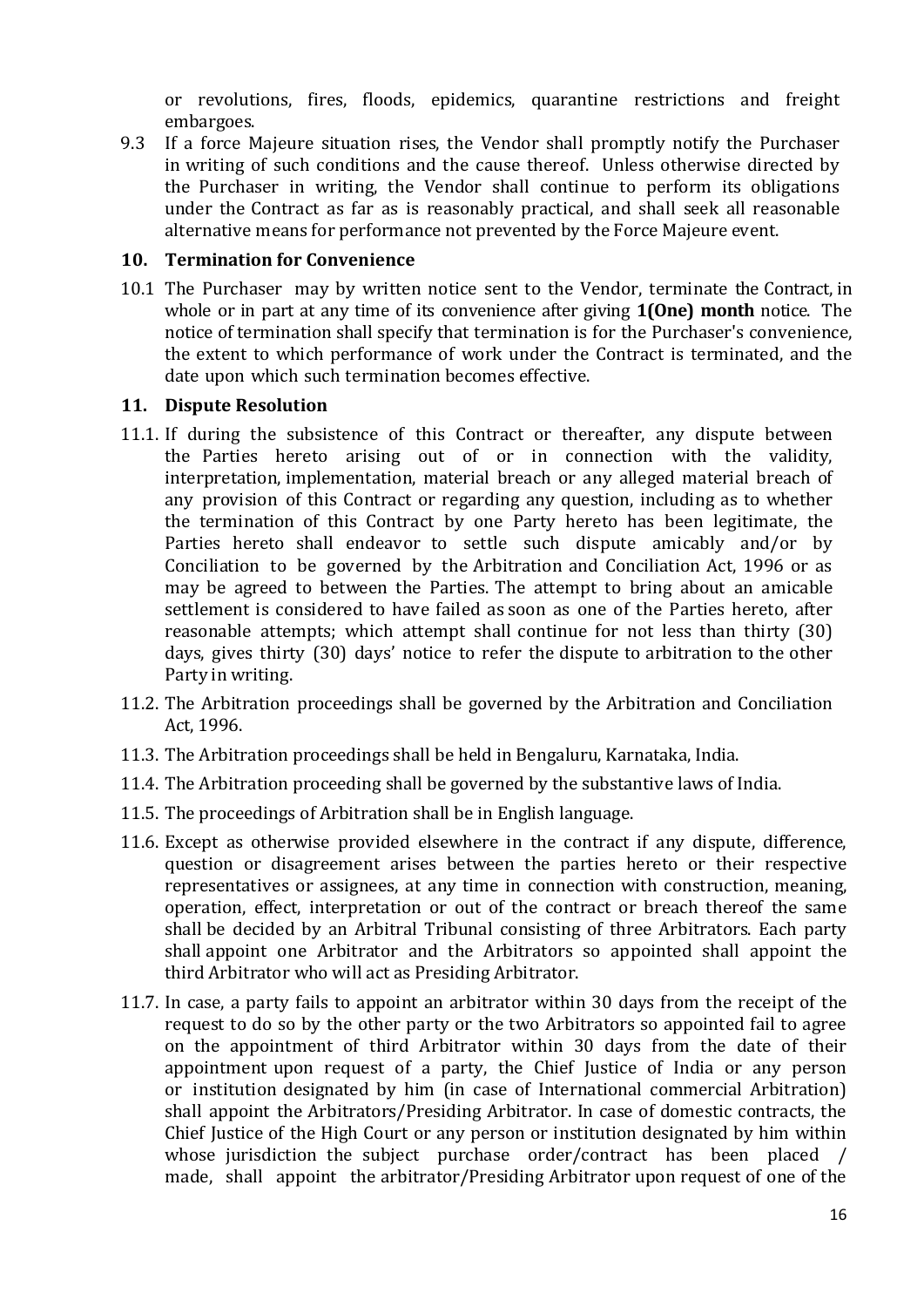parties.

- 11.8. If any of the Arbitrators so appointed dies, resigns, incapacitated or withdraws for any reason from the proceedings, it shall be lawful for the concerned party/ arbitrator to appoint another person in his place in the same manner as aforesaid. Such person shall proceed with the reference from the stage where his predecessor had left if both parties consent for the same, otherwise, he shall proceed de novo.
- 11.9. It is a scope of the contract that the party invoking arbitration shall specify all disputes to be referred to arbitration at the time of invocation of arbitration and not thereafter.
- 11.10. It is also a scope of the contract that neither party to the contract shall be entitled for any interest on the amount of the award.
- 11.11.The Arbitral Tribunal shall give reasoned award and the same shall be final, conclusive and binding on the parties.
- 11.12. The fees of the arbitrator shall be borne by the parties nominating them and the fee of the Presiding Arbitrator, costs and other expenses incidental to the arbitration proceedings shall be borne equally by the parties.
- 11.13. Subject to as aforesaid the provisions of the Arbitration and Conciliation Act, 1996 and any statutory modifications or re-enactment in lieu thereof shall apply to the arbitration proceedings under this clause.
- 11.14. Continuance of the Contract: Notwithstanding the fact that settlement of dispute(s) (if any) under arbitration may be pending, the parties hereto shall continue to be governed by and perform the work in accordance with the provisions under this Contract.

#### **12. Applicable Law**

The Contract shall be governed by and construed in accordance with the laws of India.

#### **13. Notices**

- 13.1 Any notice by one party to the other pursuant to the Contract shall be sent in writing or by email and confirmed in writing to the address specified for that purpose in the contract.
- 13.2 A notice shall be effective when delivered or on the notice's effective date, whichever is later.

# **14. Price Fall**

- 14.1 The prices charged for the services supplied under this contract by the Vendor shall in no event exceed the lowest price at which the Vendor sells the Services or offers to sell Services of identical description to any persons/organizations including the Purchaser or any department of the Central or State Government or any statutory undertaking of the Central or State Govt., as the case may be, during the currency of the contract.
- 14.2 If any time during the contract period the Vendor reduces the sale price, sells or offers to sell such Services to any person/organization including the purchaser or any department of State or Central Govt. or any department. of a State Govt. for statutory undertaking of the Central or State Govt. as the case may be at a price lower than the price chargeable under the contract, he shall forthwith notify such reduction of sale or offer to sell to the purchaser and the price payable under the contract for the Services supplied after the date of coming into force of such reduction or sale or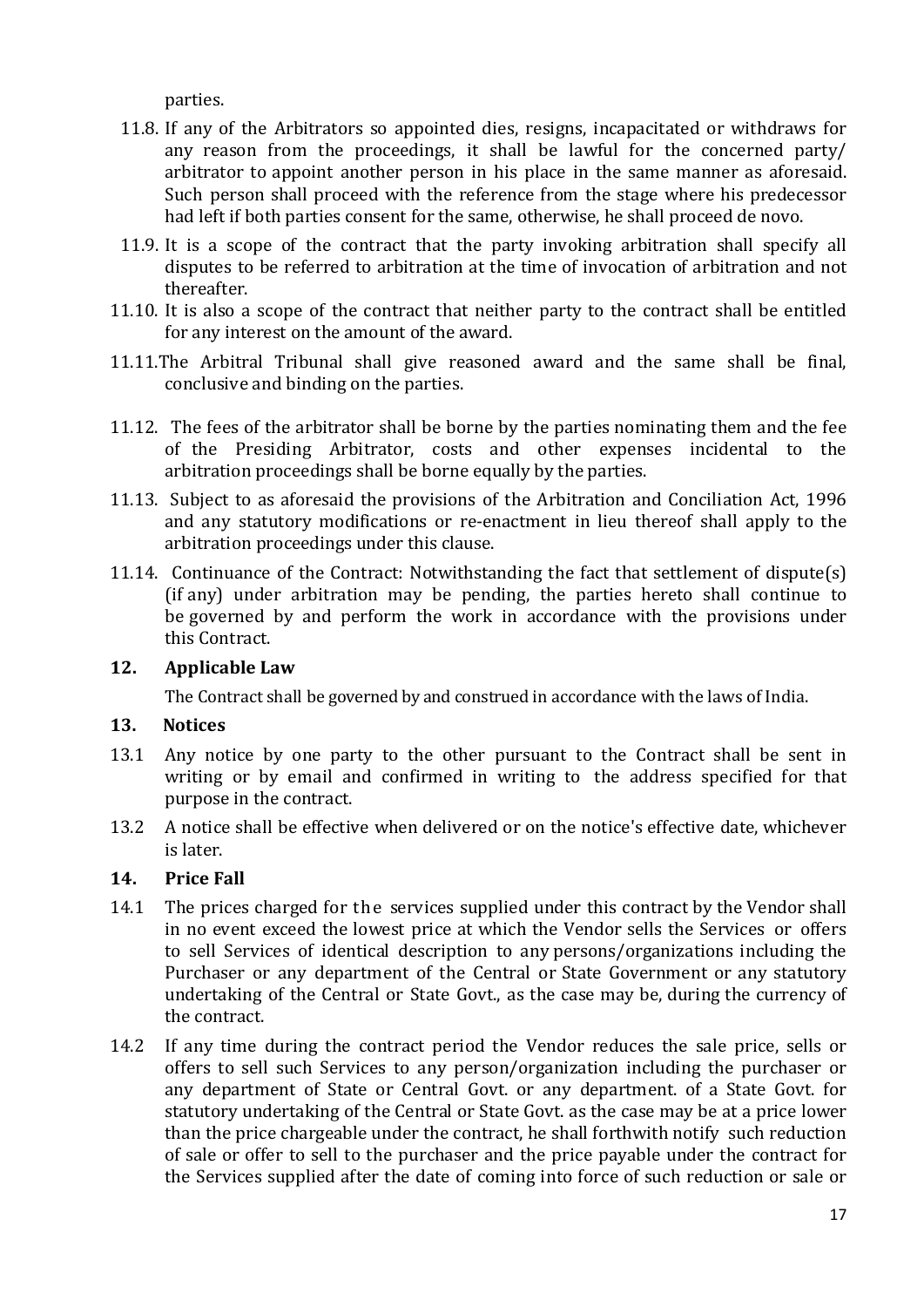offer to sell shall stand correspondingly reduced.

14.3 Prices shall remain firm and shall not be subject to any upward revision on any account whatsoever throughout the currency of contract. The Purchaser, however, reserves the right to review and negotiate the charges payable for Services at the beginning or at any time, whichever is earlier, to incorporate downward revisions as applicable and necessary.

#### **15. Prices**

**Prices to be firm:** The prices quoted for the Services shall be firm throughout the currency of contract and shall not be subject to any variation, Unless if there any change in the minimum wages/VDA.

#### **16. Deductions**

Payments, as envisaged in **Clause 2**, shall be subject to deductions of any amount, for which the Vendor is liable under the agreement against this Bid.

#### **17. Taxes and Duties**

The Vendor shall be entirely responsible for all taxes, duties, license fees etc., incurred until performance of the contracted services to the Purchaser. If there is any reduction/ increase in duties and taxes due to any reason whatsoever, after Notification of Award, the same shall be passed on to the Purchaser/Vendor.

#### **18. Relationship between the parties**

Nothing contained herein shall be construed as establishing a relationship of master and servant or of principal and agent as between UIDAI and the bidder and/or its personnel. The bidder, subject to this Contract, has complete charge of the personnel and sub-contractors, if any, performing the Services and shall be fully responsible for the Service performed by them or on their behalf hereunder.

#### **19. Governing Language**

The Contract shall be written in the English language. Subject to **Clause 12**, that language version of the Contract shall govern its interpretation. All correspondence and other documents pertaining to the Contract which are exchanged by the parties shall be written in that same language.

#### **20. Services and other conditions**

- 20.1 The Bidder shall ensure that his employees shall have Identity Cards, provided by the contractor which shall be worn in such a way that it is prominently displayed and visible for any person to identify the individual representing the contractor.
- 20.2 The Bidder should abide by and conform to the various provisions in so far as they relate to him as specified in the Contract Labour (R&A) Act, 1970.
- 20.3 The Bidder shall indemnify and shall keep the purchaser indemnified against acts of omission or negligence, dishonesty or misconduct of the men engaged for the work and the purchaser shall not be liable to pay for any damages or compensation to such person or to third party.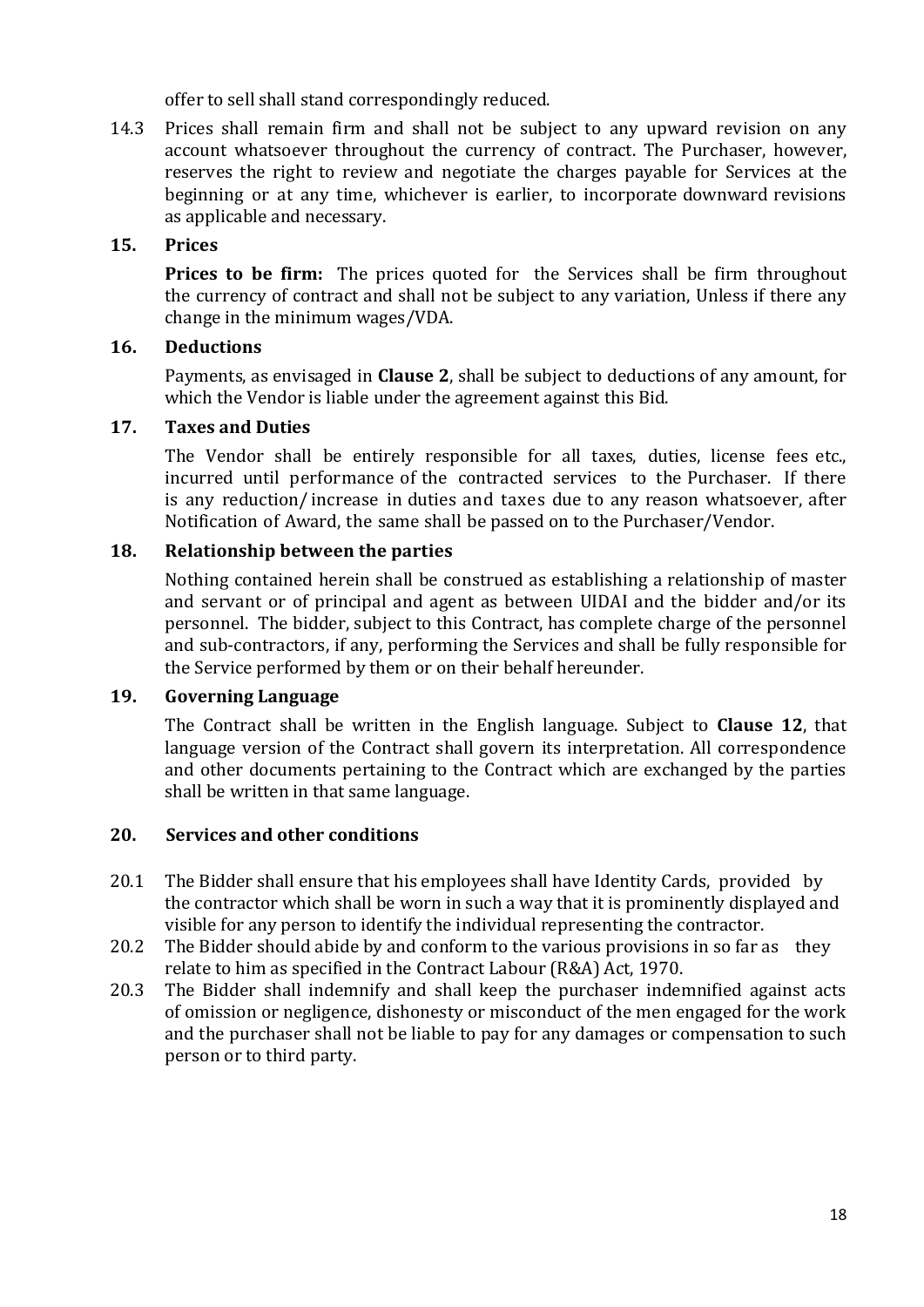- 20.4 The Bidder shall, at all times, indemnify the purchaser against any claim which could arise under the workmen's Compensation Act, 1953 and/or under any statutory notification thereof or otherwise in respect of any damages or compensation in consequence of any accident, injury sustained to any of the workmen engaged by the bidder. The bidder shall insure all the employees engaged for this job and such policy shall be produced to the purchaser on demand.
- 20.5 In the event of any exigencies, the purchaser shall have discretion to call upon the bidder to provide such additional employees as may be necessary in its opinion for the purpose of effectively carrying out the services contemplated in this agreement.
- 20.6 The bidder shall arrange for the maintenance of all such registers and forms as are statutorily required and/or considered necessary for the efficient performance of the contract.
- 20.7 That it shall be clearly agreed and understood by the bidder that all the persons provided shall be the employees of the bidder and all disputes between the bidder and its employees shall have no bearing on the Purchaser. The Purchaser shall not be responsible for any claims made by such persons and shall not be liable to pay any amount to any employee/ex-employee of the bidder. The bidder is fully responsible for disciplined behavior of its workmen. The bidder shall not allow or incite his workers to participate in any trade union activities, agitations in any of the two premises.
- 20.8 All damages caused by the bidder or that of the bidder's employees or arising out of its employee's instruction shall be charged to the bidder and recovered from his dues/bills or adjusted against the performance guarantee.
- 20.9 If the performance of any worker/employees is not found satisfactory by the Purchaser, the Bidder will be asked to replace him.
- 20.10 The UIDAI Regional Office or the bidder in case of any failure or omission due to natural calamities, hurricanes or due to any statute or regulations of the government or because of any lock outs, strikes, riots, embargos for any political reasons or otherwise beyond the control of any party including war (whether declared or not) civil war or state of insurrection, will give notice to other party within 15 days of the occurrence of such incident that on account of the above event the notifying party has delayed the performance beyond its reasonable control and it was not due to negligence or default on its part.

# **21 Performance Security**

- 21.1 Within **10 days** after the receipt of notification of award of the Contract from the Purchaser, the successful Vendor shall furnish performance security to the Purchaser, which shall be equal to **10 percent (Ten Percent)** of the value of the contract in the form of a bank guarantee bond from a scheduled bank.
- 21.2 The Performance Security Bank Guarantee shall be released on completion of the **Contractual Obligations**.
- 21.3 The performance security should remain valid for a period of **60 days** beyond the date of completion of all contractual obligations of Vendor.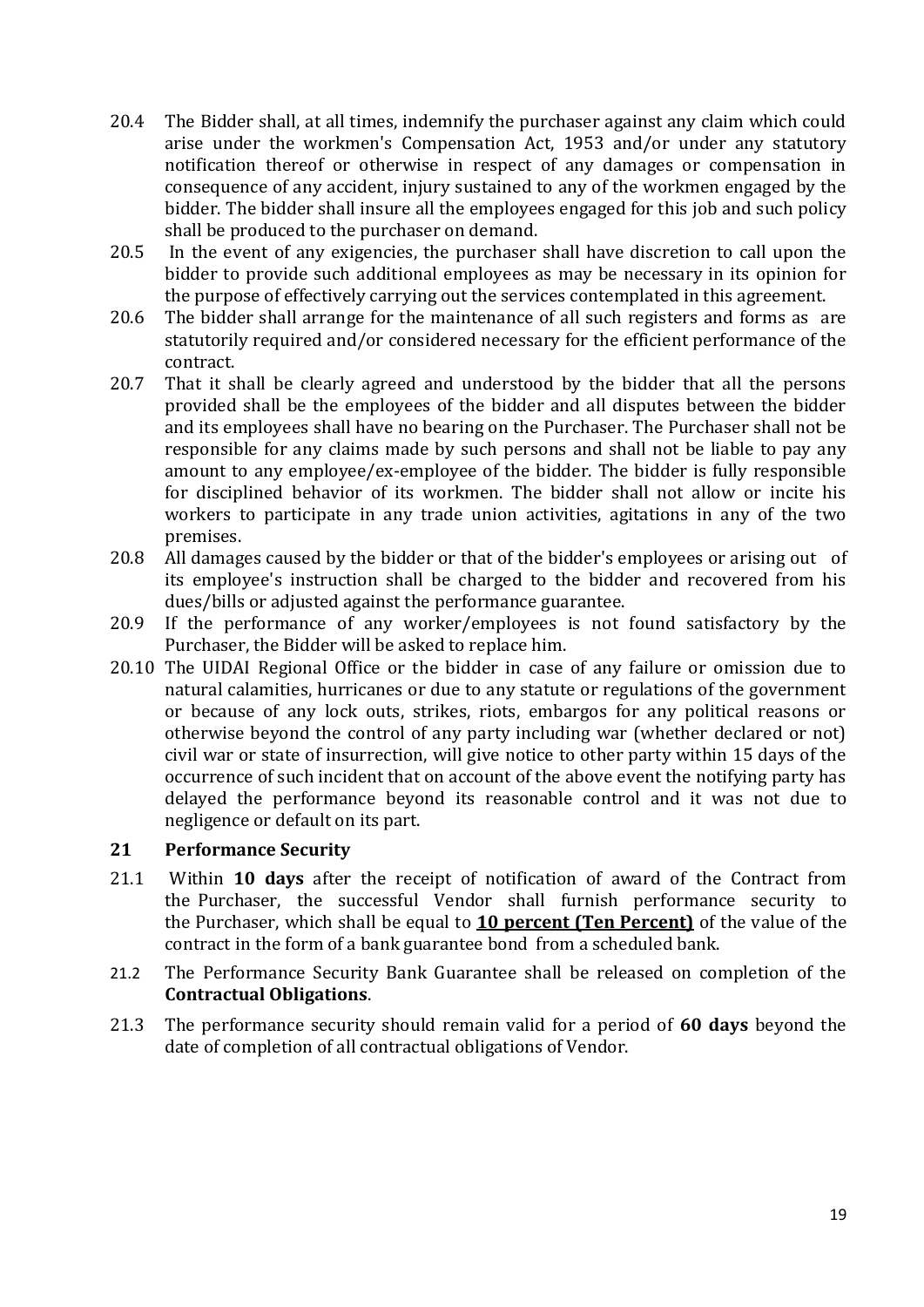|  | <b>SECTION IV- CONTENTS OF BIDS</b> |  |  |
|--|-------------------------------------|--|--|
|--|-------------------------------------|--|--|

**Annexe 4.1.1**

<span id="page-19-0"></span>

|                 |                                                                                      | <b>TECHNICAL BID</b> |                                 |
|-----------------|--------------------------------------------------------------------------------------|----------------------|---------------------------------|
|                 | <b>BID PARTICULARS FOR Bid No.02/ROB/2017</b>                                        |                      |                                 |
| 1.              | <b>Name of the Bidder</b>                                                            |                      |                                 |
| 2.              | <b>Address of the Bidder</b>                                                         |                      |                                 |
| 3.              | Name of the service provider                                                         |                      |                                 |
|                 | 4. Address of the service provider                                                   |                      |                                 |
|                 | 5. Place of service provider                                                         |                      |                                 |
|                 | 6. Bidders Proposal Number and date                                                  |                      |                                 |
| this bid        | 7. Name and address of the officer to whom<br>all references shall be made regarding |                      | Tel. No.<br>Cell No.<br>Fax No. |
| <b>Witness:</b> |                                                                                      | <b>Bidder:</b>       |                                 |
| Signature       | ------------------------------                                                       | Signature            | ------------------------------- |
| Name            |                                                                                      | Name                 | ------------------------------- |
| Address         | -----------------------------                                                        | Address              | ------------------------------  |
| Date            | -------------------------------                                                      | Date                 | ----------------------------    |

**Company Seal**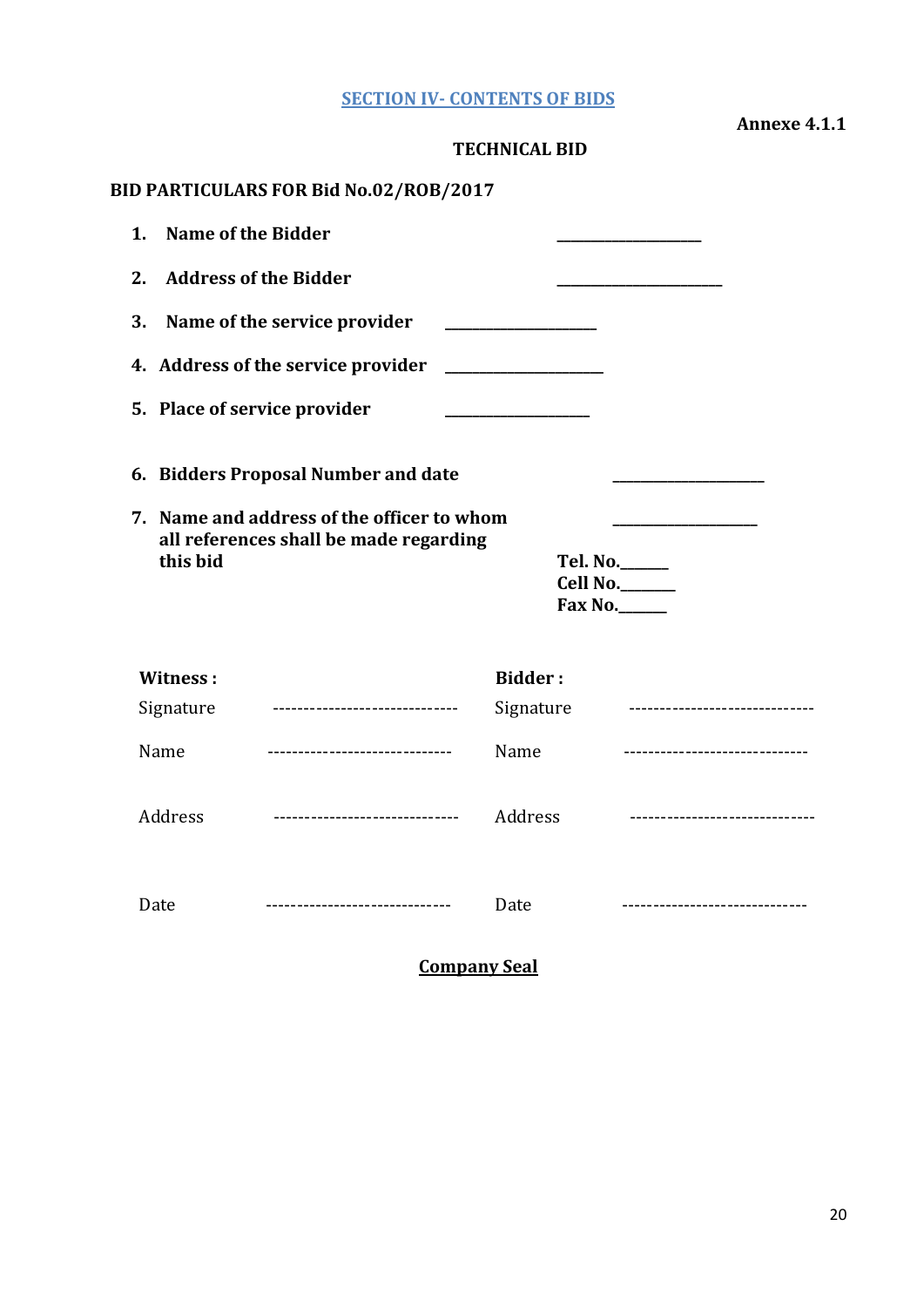#### **Technical Bid Letter**

#### **To**

**The Assistant Director General (Administration), Unique Identification Authority of India (UIDAI), Regional Office Ministry of Electronics & Information Technology (MeitY), GOVERNMENT OF INDIA 3 rd Floor, South Wing,Khanija Bhavan, No.49, Race Course Road, Bengaluru- 560 001**

#### **Ref : Bid No. 02/ROB/2017**

#### **Sir,**

We declare:

- (i) That we are provider of Security Services.
- (ii) That we/our principals are equipped with adequate manpower required and that our establishment is open for inspection by the representatives of the Unique Identification Authority of India.
- **2.** We hereby offer to supply the Security Services at the prices and rates mentioned in the **Annexe 4.2.2** of the Commercial Bid.

#### **3. PERIOD OF DELIVERY**

We do hereby undertake that, in the event of acceptance of our bid, the services shall be made as stipulated in the schedule to the Bid Document and that we shall perform all the incidental services.

#### **4. TERMS OF DELIVERY**

The prices quoted are inclusive of all charges in the UIDAI at the location as mentioned in **Annexure 4.1.4 .**

- **5.** We agree to abide by our offer for a period of **120 days** from the last date of submission of bid and that we shall remain bound by a communication of acceptance within that time.
- **6.** We have carefully read and understood the terms & conditions of the tender and the conditions of the contract applicable to the tender and we do hereby undertake to supply of services as per these terms and conditions.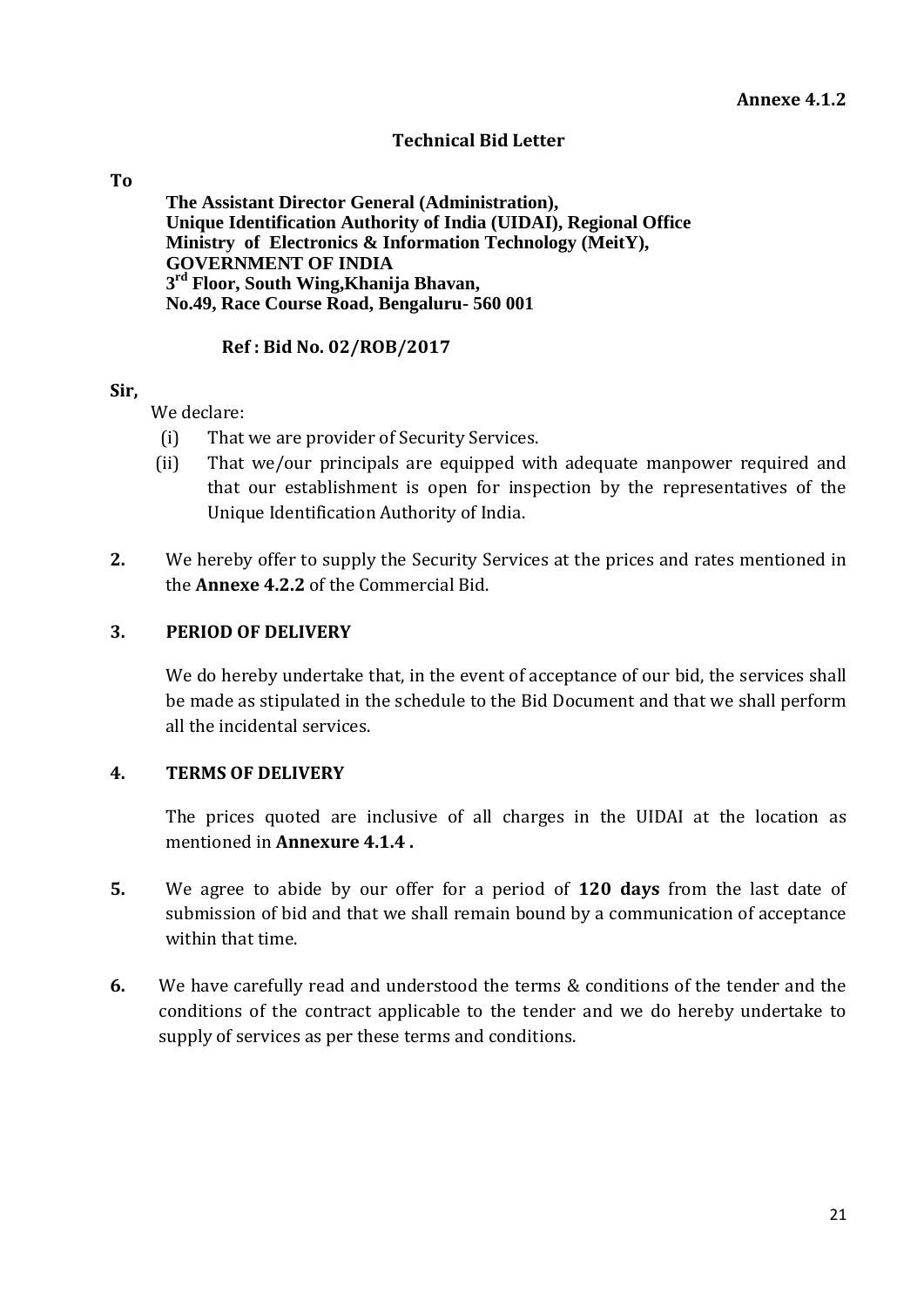- **7.** Certified that the bidder is :
	- a) The Constituted attorney of the company and the person signing the bids is the constituted attorney of the Company.

 **OR**

b) The Principal Officer or his duly Authorized Representative of the Company, and he has the authority to refer to arbitration disputes concerning the business of the Company by virtue of the general power of attorney.

(**NOTE:** Delete whatever is not applicable. All corrections/deletions should invariably be duly attested by the person authorized to sign the tender document.)

- **8.** Bid Security (**Earnest Money)**, in original, for an amount equal to **Rs.20,000/- (Rupees Twenty Thousand only)** is enclosed in the Cover containing **Technical Bid**  in the form of specified in **Clause5 of Section I.**
- **9.** We do hereby undertake, that, until a formal contract is prepared and executed, this bid, together with your written acceptance thereof and placement of awarding the Contract, shall constitute a binding contract between us.

Dated this day of 2017 **Signature of the bidder** 

**Name : Full Address : Telephone No : Fax No :**

#### **Details of enclosures:**

- **1.**
- **2.**
- **3.**
- **4.**
- **.**
- **.**
- **.**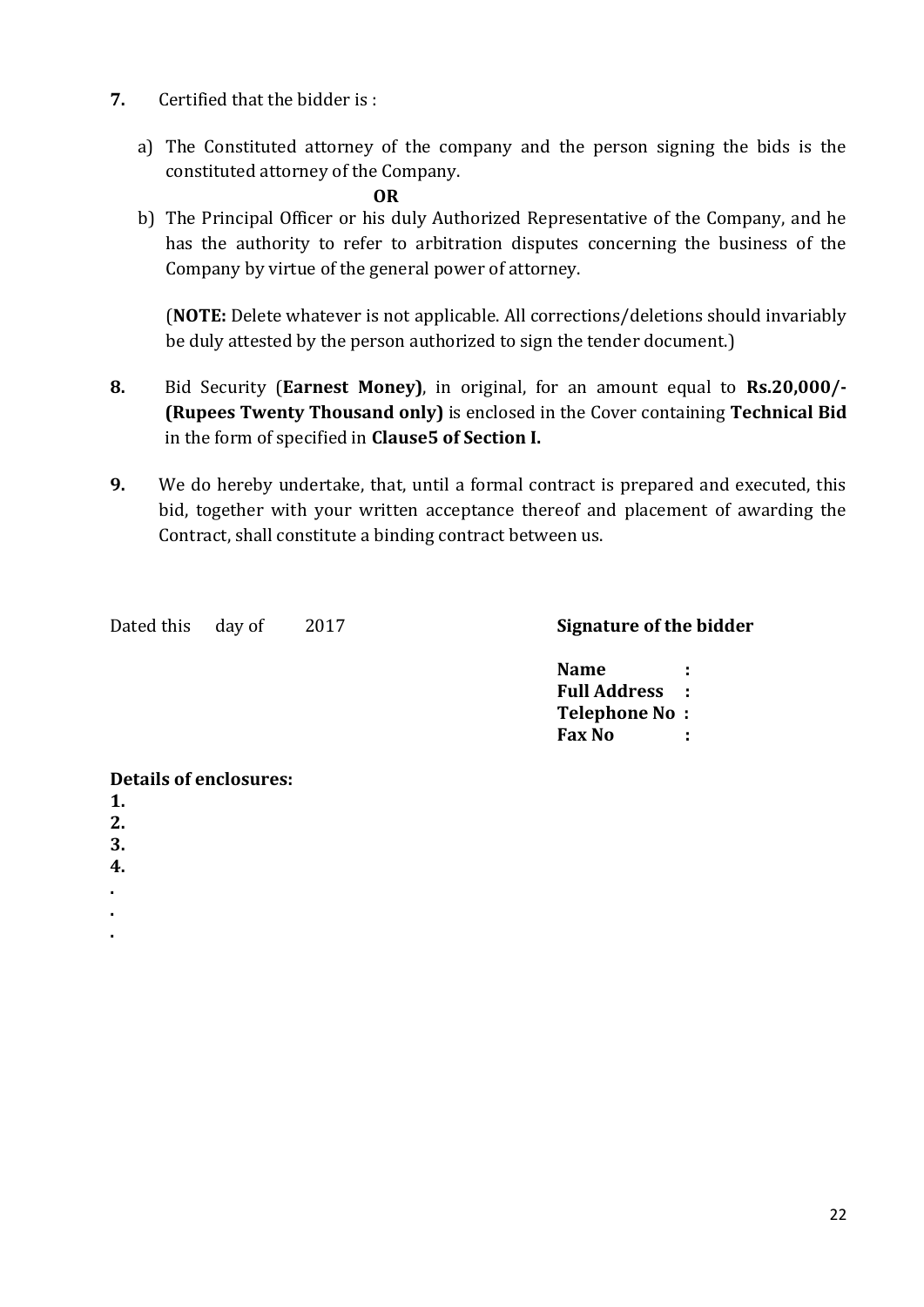# **Details of Manpower requirements**

- **(A) Service Required :**
	- 1. **Security service:**

# 2. **Requirement of Manpower for the services**

| S.  | <b>Description</b>           | <b>No. of Resources</b> | Qualification /         | <b>Work</b>                     | Work days |
|-----|------------------------------|-------------------------|-------------------------|---------------------------------|-----------|
| No. |                              | $(+/-)$                 | <b>Experience</b> (min) | <b>Timing</b>                   | week      |
| 01  | Security<br>Service<br>Staff | $5$ (five)              | As per<br>standards     | Please see<br>Annexure<br>4.1.7 | 24x7      |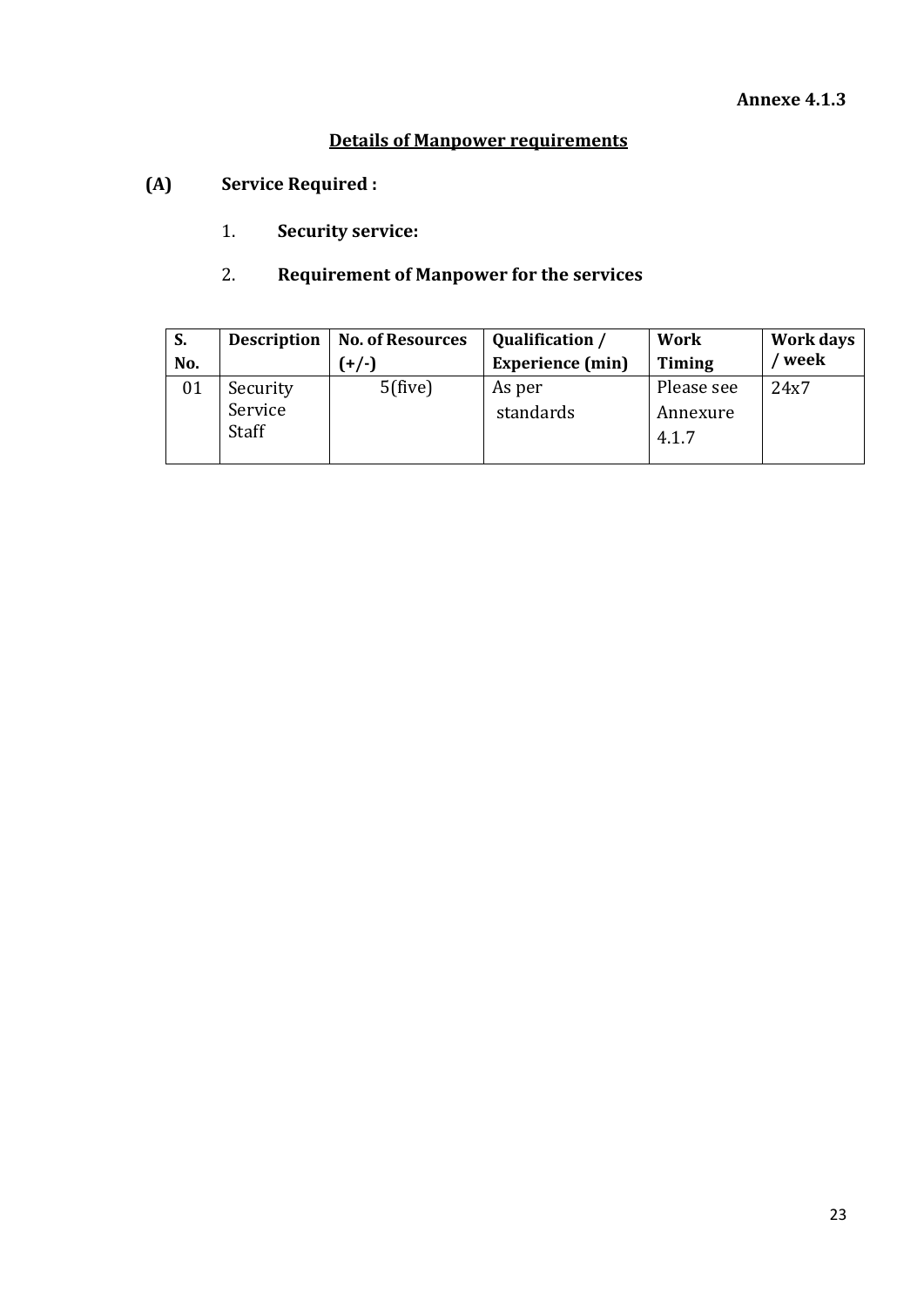# **Annexe 4.1.4**

| No.       | City | <b>Address</b>                                        | <b>Name of Contact Person</b>             |
|-----------|------|-------------------------------------------------------|-------------------------------------------|
| BENGALURU |      | Regional Office, UIDAI,<br>3rd Floor, South Wing,     | Sh. Ashok Lenin,<br>Deputy Director(Admn) |
|           |      | KhanijaBhavan, No. 49,<br>Race Course Road, Bangalore |                                           |

# **Location where Security Services to be provided**

# **Features of the premises**

|    | Floor/<br>Level | Type of<br>Usage | Cabins<br>(Nos.) | Cubicles<br>(Nos.) | Toilets<br>(Nos.) | Open Area<br>(approx.) | Total<br>covered<br>Area |
|----|-----------------|------------------|------------------|--------------------|-------------------|------------------------|--------------------------|
| 01 | Third Floor     | Daily            | 15               | 64                 | 15                | 3,000<br>sq.ft         | 9,700<br>sq.ft           |
|    | <b>TOTAL</b>    |                  | 15               | 64                 | 15                | 3,000<br>sq.ft         | 9,700<br>sq.ft           |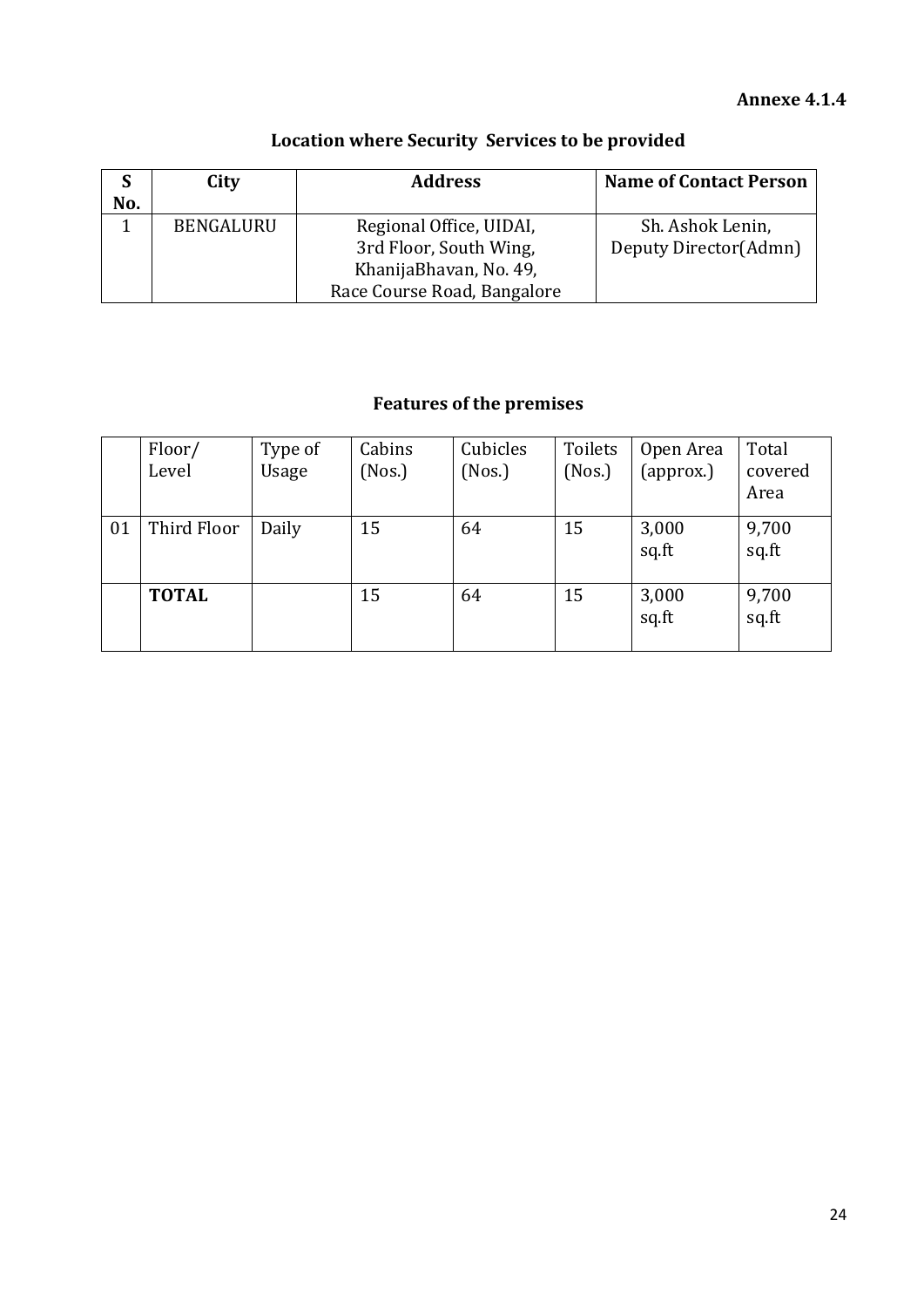# **Details of the past contracts of Security services**

Give details of the major similar contracts handled by the tendering Company/Firm/Agency on behalf of Government Departments, PSUs and other Private sector, during the last **3(three)** years in the following format.

*(Also attach attested copies from various clients that will be considered as reference checks)*.

| SI. | Details of client along | Amount of     | Duration of | <b>Duration of</b> |
|-----|-------------------------|---------------|-------------|--------------------|
| No. | with address, telephone | Contract.     | Contract.   | Contract.          |
|     | and Fax numbers         | (Rs. in Lakh) |             |                    |
|     |                         |               | <b>FROM</b> | T0                 |
|     |                         |               |             |                    |
|     |                         |               |             |                    |
|     |                         |               |             |                    |

(If the space provided is insufficient, a separate sheet may be attached.)

**Note:** UIDAI shall contact the clients to confirm the references provided.

Signature of authorized person Full Name: Seal: Date: Place: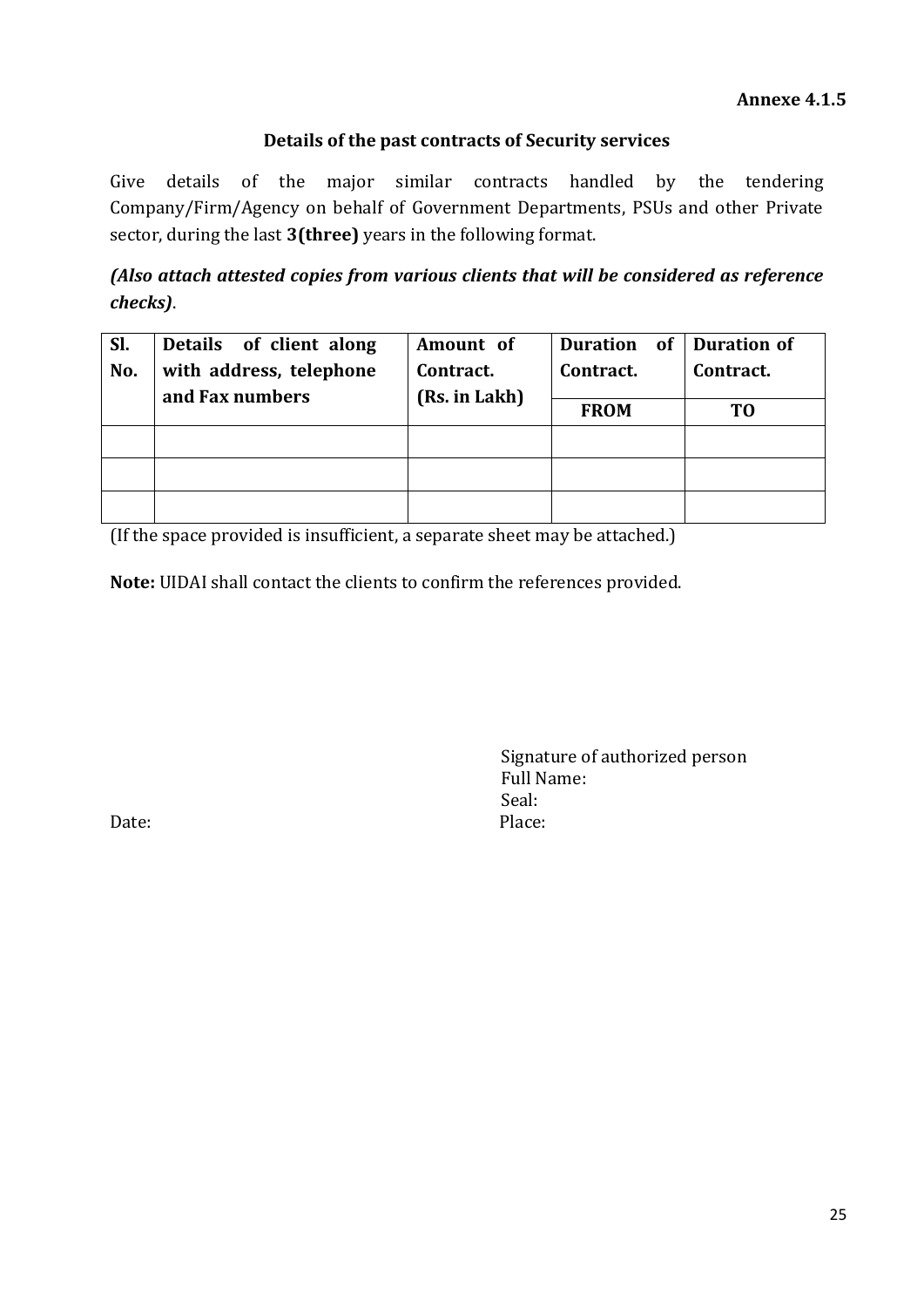# **Project and Manpower Details**

# **Details of Projects and Manpower:**

| <b>Sl</b><br><b>No</b> | Name of the Projects On-<br>and Completed<br>going<br>(with the location details) | <b>Start Date</b><br>of Project | End<br>Date of<br>Project | Cost of<br>Project<br>(in Rs.) | <b>Staff deployed</b><br>(Should be<br>supported by<br>documents) |
|------------------------|-----------------------------------------------------------------------------------|---------------------------------|---------------------------|--------------------------------|-------------------------------------------------------------------|
|                        |                                                                                   |                                 |                           |                                |                                                                   |
|                        |                                                                                   |                                 |                           |                                |                                                                   |
|                        |                                                                                   |                                 |                           |                                |                                                                   |

**Note:** If required, purchaser will visit the project site to verify.

Signature of authorized person

Place: Seal: Seal: Seal: Seal: Seal: Seal: Seal: Seal: Seal: Seal: Seal: Seal: Seal: Seal: Seal: Seal: Seal: Seal: Seal: Seal: Seal: Seal: Seal: Seal: Seal: Seal: Seal: Seal: Seal: Seal: Seal: Seal: Seal: Seal: Seal: Seal:

Date: Name: Name: Name: Name: Name: Name: Name: Name: Name: Name: Name: Name: Name: Name: Name: Name: Name: Name:  $\mathbb{N}$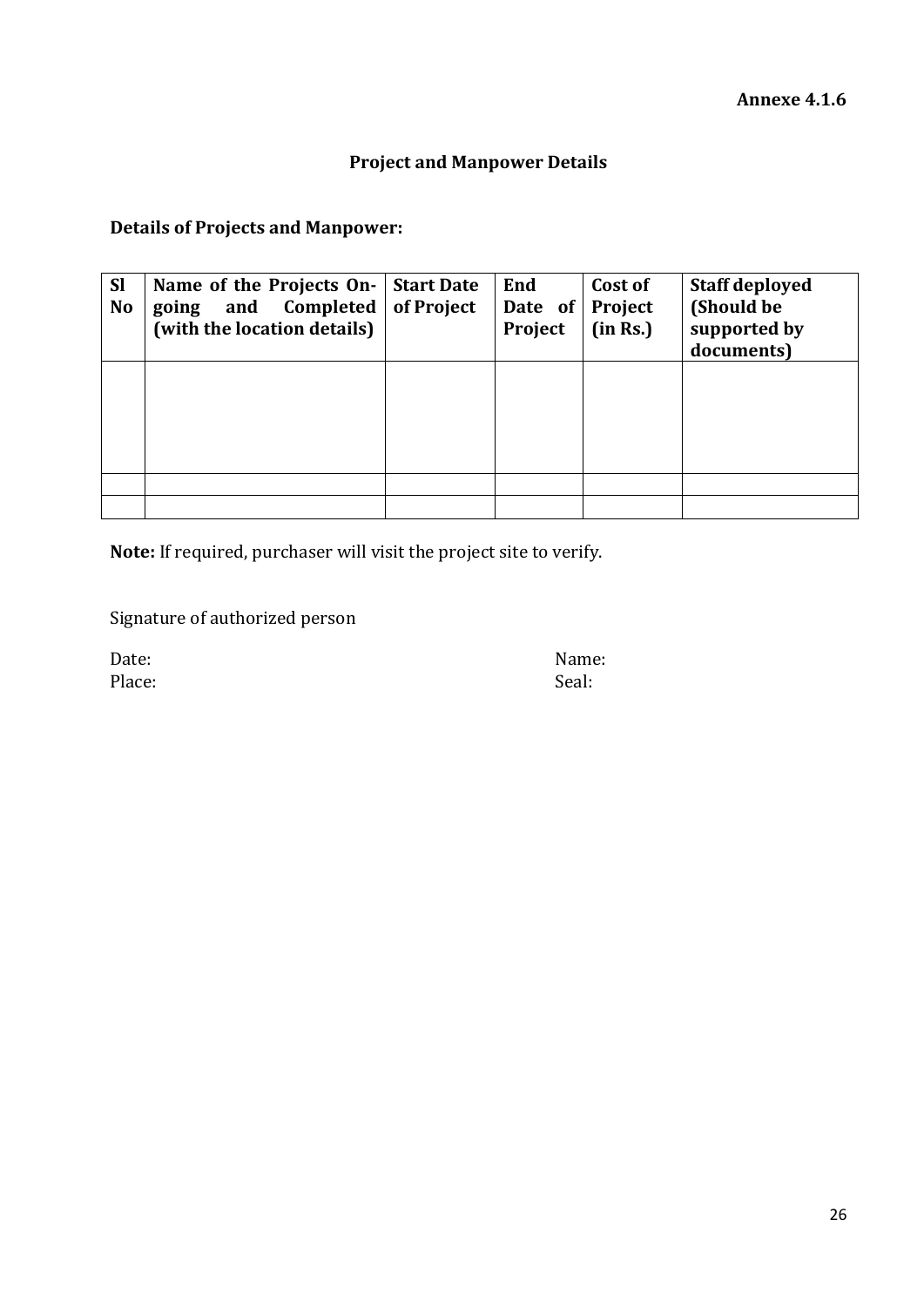#### **Annexe 4.1.7**

# **Scope and Schedule of work(Security)**

Duty will be in three shifts, i.e 8 hours shift (24 x 7)

Shifts : First Shift : 6 AM to 2 PM 2 Personnel each Second Shift : 2 PM to 10 PM Third Shift  $\therefore$  10PM to 6 AM  $\uparrow$  1 Personnel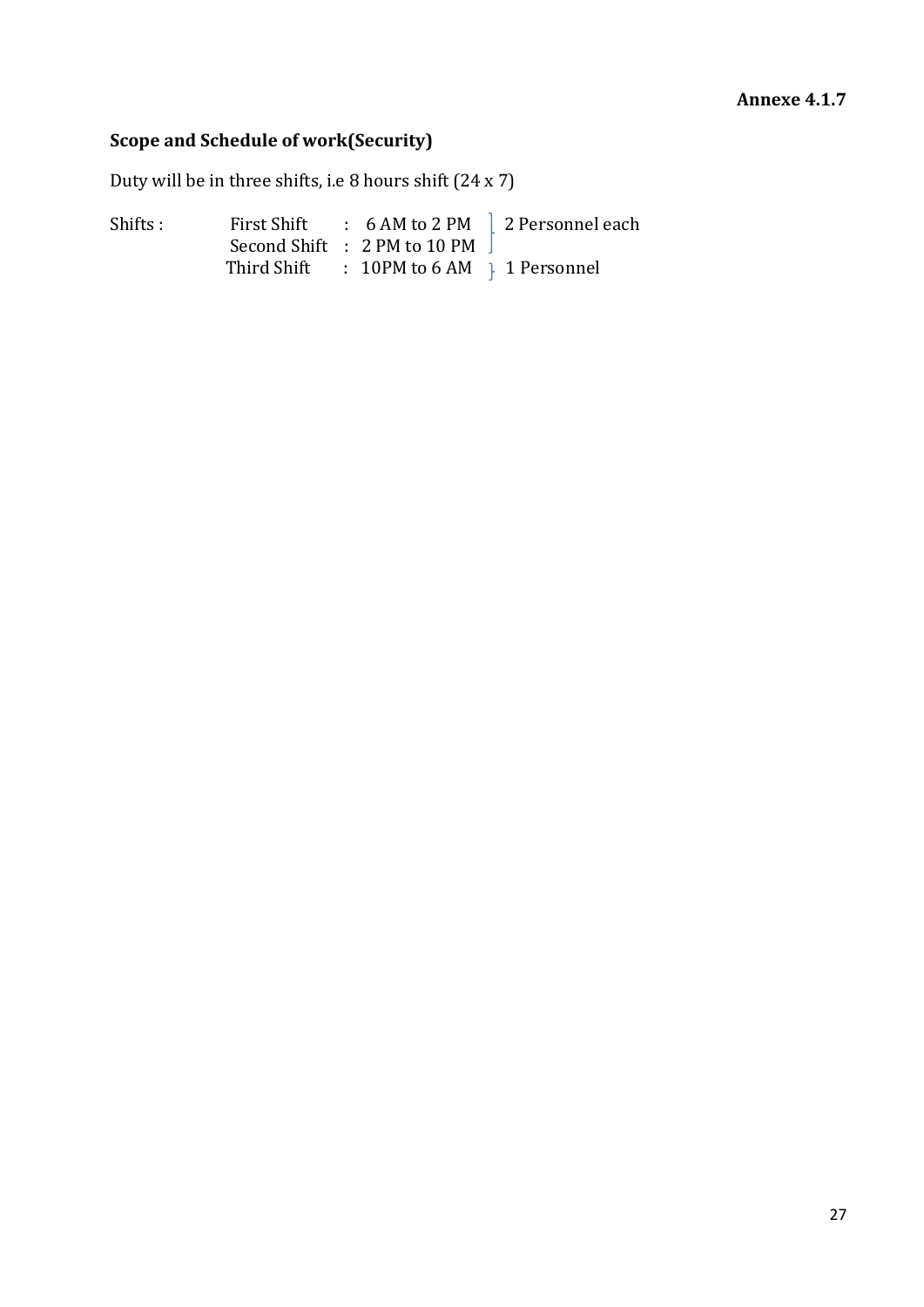#### **Commercial Bid Letter**

#### **To**

**The Assistant Director General(Administration), Unique Identification Authority of India (UIDAI), Regional Office Ministry of Electronics & Information Technology (MeitY), GOVERNMENT OF INDIA 3rd Floor, South Wing, Khanija Bhavan, No.49, Race Course Road, Bengaluru- 560 001**

#### **Ref : Bid No. 02/ROB/2017**

#### **Sir,**

We declare:

- (i) That we are provider of Security Services.
- (ii) That we/our principals are equipped with adequate manpower required for Security services and that our establishment is open for inspection by the representatives of the Unique Identification Authority of India.
- **2.** We hereby offer to supply the Security Services at the prices and rates mentioned in the **Annexe 4.2.2**of the Commercial Bid.

# **3. PERIOD OF DELIVERY**

We do hereby undertake that, in the event of acceptance of our bid, the security services shall be made as stipulated in the Schedule to the Bid Document and that we shall perform all the incidental services.

#### **4. TERMS OF DELIVERY**

The prices quoted are inclusive of all charges in the UIDAI at the location as mentioned in **Annexure-4.1.4.**

**5.** We enclose herewith the complete **Commercial Bid** as required by you. This includes:

| S. NO.    | <b>CONTENTS</b>                      |  |
|-----------|--------------------------------------|--|
|           | Commercial Bid Letter (Annexe 4.2.1) |  |
| <u>L.</u> | Cost for providing services (4.2.2)  |  |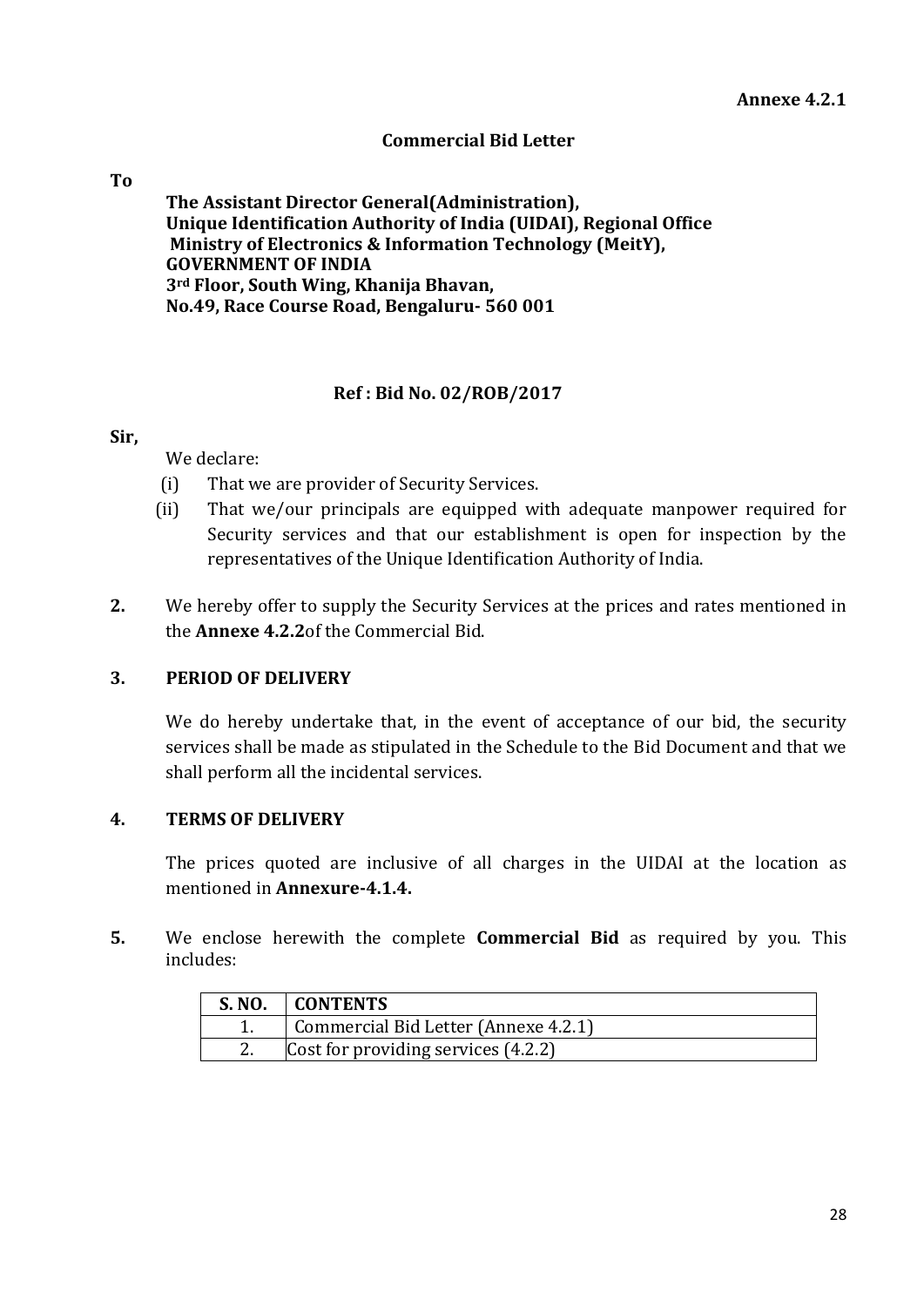- 6. We agree to abide by our offer for a period of **120 days** from the last date of submission of the bid and that we shall remain bound by a communication of acceptance within that time.
- 7. We have carefully read and understood the terms & conditions of the tender and the conditions of the contract applicable to the tender and we do hereby undertake to supply service as per these terms and conditions.
- 8. Certified that the bidder is :
- a) The Constituted attorney of the company and the person signing the bids is the constituted attorney of the Company.

#### **OR**

b) The Principal Officer or his duly Authorized Representative of the Company, and he has the authority to refer to arbitration disputes concerning the business of the Company by virtue of the general power of attorney.

(**NOTE:** Delete whatever is not applicable. All corrections/deletions should invariably be duly attested by the person authorized to sign the tender document.)

- 9. Bid Security (**Earnest Money)**, in original, for an amount equal to **Rs. 20,000/- (Rupees Twenty Thousand only)** is enclosed in the Cover containing **Technical Bid**  in the form of specified in **Clause 2 of Section I.**
- 10. We do hereby undertake, that, until a formal contract is prepared and executed, this bid, together with your written acceptance thereof and placement of awarding the Contract, shall constitute a binding contract between us.

Dated this day of 2017 **Signature of the bidder**

**Name : Full Address : Telephone No : Fax No :**

**Details of enclosures: 1. 2.**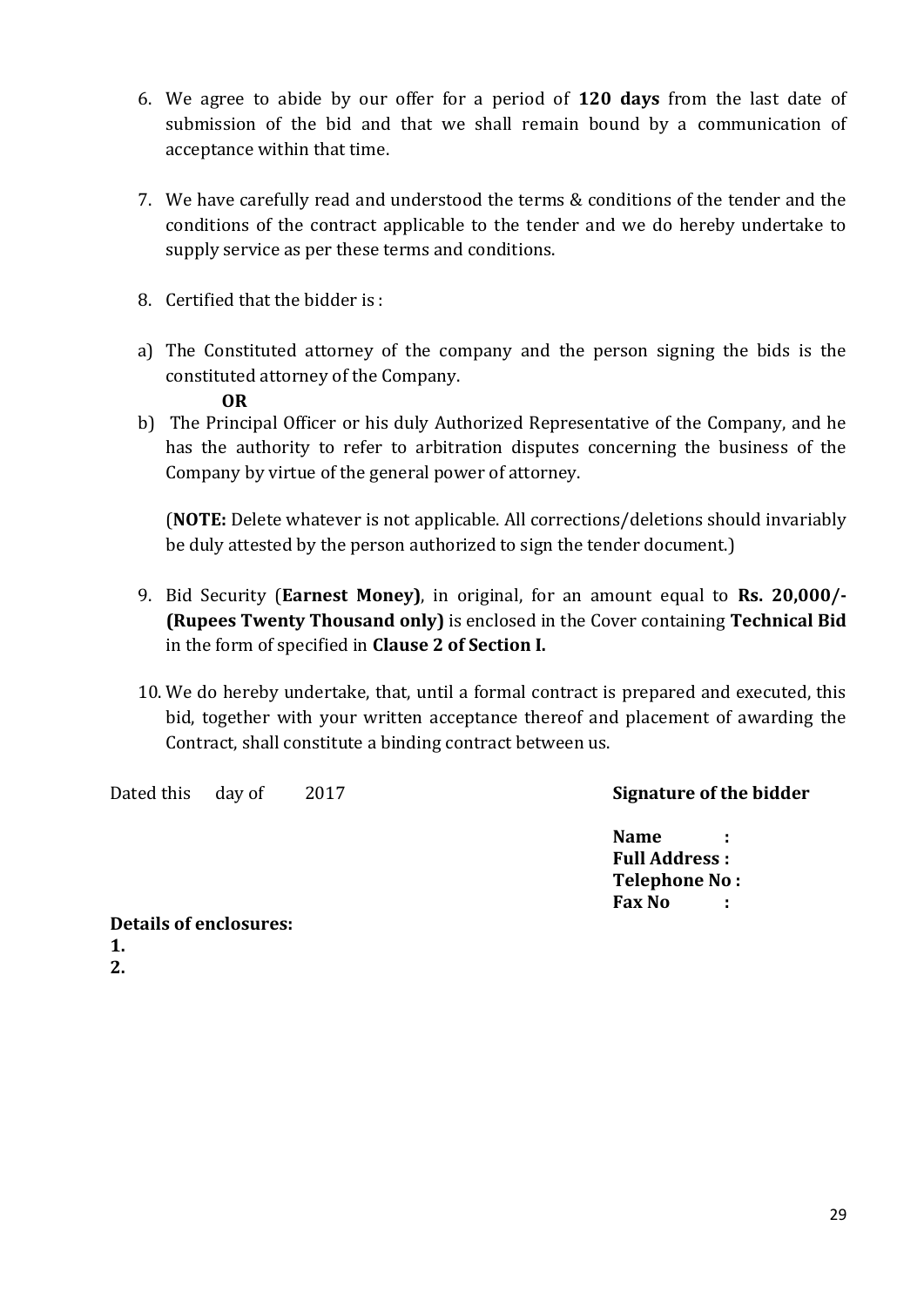#### **Commercial Bid**

|  | (To be kept in a separate sealed envelope) |
|--|--------------------------------------------|
|  |                                            |

**Cost for providing Security services –**

| Sl.<br>No.     | <b>Particulars</b>                                                    | No. of persons                | <b>All inclusive</b><br>Rate in<br>rupees per<br>person per<br>month | <b>Total Amount</b><br>(in Rs) |
|----------------|-----------------------------------------------------------------------|-------------------------------|----------------------------------------------------------------------|--------------------------------|
| $\mathbf{1}$   | <b>Security Guards</b><br>(i) Civilian<br><b>Security Guards</b>      | 5 persons<br>on<br>8hr shifts |                                                                      |                                |
| $\overline{2}$ | <b>Add Service Tax</b>                                                |                               |                                                                      |                                |
| 3              | <b>Total Amount (in Rs) (All</b><br>inclusive amount to be<br>quoted) |                               |                                                                      |                                |

Note:

1. No other charges would be payable by Client.

- 2. There would be no increase in rates during the Contract period unless otherwise change in minimum wages or statutory deductions.
- 3. The rates arrived at and quoted by Bidder has to be as per Minimum Wages Act 1936 and orders issued by Regional Labour Commissioner, State Govt. of Karnataka.
- 4. The rate quoted should be inclusive of ESI, EPF, Bonus, Leave Salary, Insurance etc.
- 5. Duty will be in three shifts, i.e 8 hours shift (24 x 7)Shifts :

| First Shift : 6 AM to 2 PM                           | 2 Personnel each |
|------------------------------------------------------|------------------|
| Second Shift : 2 PM to 10 PM                         |                  |
| Third Shift : 10PM to 6 AM $\rightarrow$ 1 Personnel |                  |

Signature of authorized person Full Name & Designation:

(Seal)

Date:

Place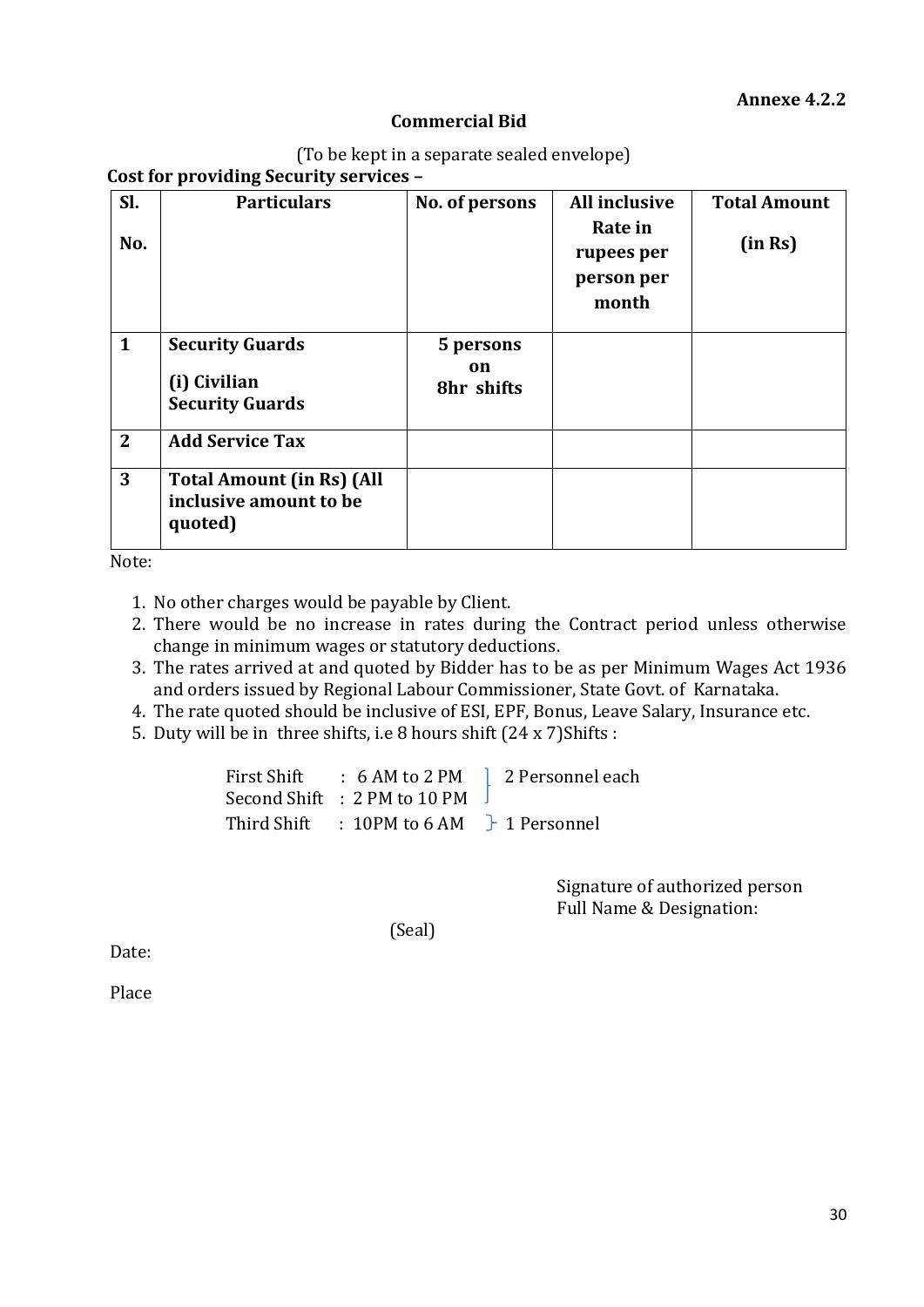#### **1. Security Services to be provided**.

- 1.1 Nature of services
- 1.1.1 The Agency shall provide Security services by deploying adequately trained and well-disciplined security personnel(civilian) who shall safeguard the UIDAI site, buildings, moveable and immovable assets, equipments and other items at the above address from any thefts, pilferage or damage and also ensure safety of the employees, visitors, guests or any other persons working in its complex/premises. The security personnel shall be deployed in 3 shifts( 24hrs) at the UIDAI for safeguard of the premises .
- 1.1.2 The Agency shall be responsible for opening/closing of the building and rooms as necessitated/directed by UIDAI located at KhanijaBhavan on working and closed days. The Agency shall ensure that water taps/lights/ACs are not left open/on after close of working hours on normal working days as well as on off days, as the case may be.
- 1.1.3. The security personnel deployed shall take regular rounds of the premises to maintain vigil and remain alert.The security personnel shall be duly trained in Fire Safety Operations. They should be trained to operate various fire control equipment installed at UIDAI office. A mock fire drill may be organized every time change of personnel takes place.
- 1.1.4 The Agency shall keep the Client informed of all the matters of security and cooperate in the investigation of any incident relating to security. The Agency shall regulate courier services and other suppliers in case no other staff members are available.
- 1.1.5 The agency is required to take control of all the security measures mentioned under the heading of UIDAI Security Control Measures.

# 1.2 **UIDAI SECURITY CONTROL MEASURES**

#### **Entry restrictions into and within premises:**

- 1.2.1 Only employees, whose job description demand access to UIDAI, shall be allowed to enter the premises.
- 1.2.2 Visitors' entry 'into UIDAI premises shall be restricted. Appropriate security validations and checks such as verifying the identity of the visitor, checking the belongings, and bags etc. shall be carried out.
- 1.2.3 Use of authentication mechanisms like proximity cards, biometric systems shall be considered for server rooms, collocation areas, Data Center and areas where critical systems and applications are housed.
- 1.2.4 Visitors and third parties shall not be permitted access to the server rooms, collocation areas, Data Center areas and area where critical systems and applications are housed. If need be (servicing, maintenance, audit, housekeeping), visitors shall be escorted by respective teams (Operations team etc.). This arrangement shall exclude employees of outsourcing agency who shall be responsible for owning or operating an information processing facility at UIDAI, but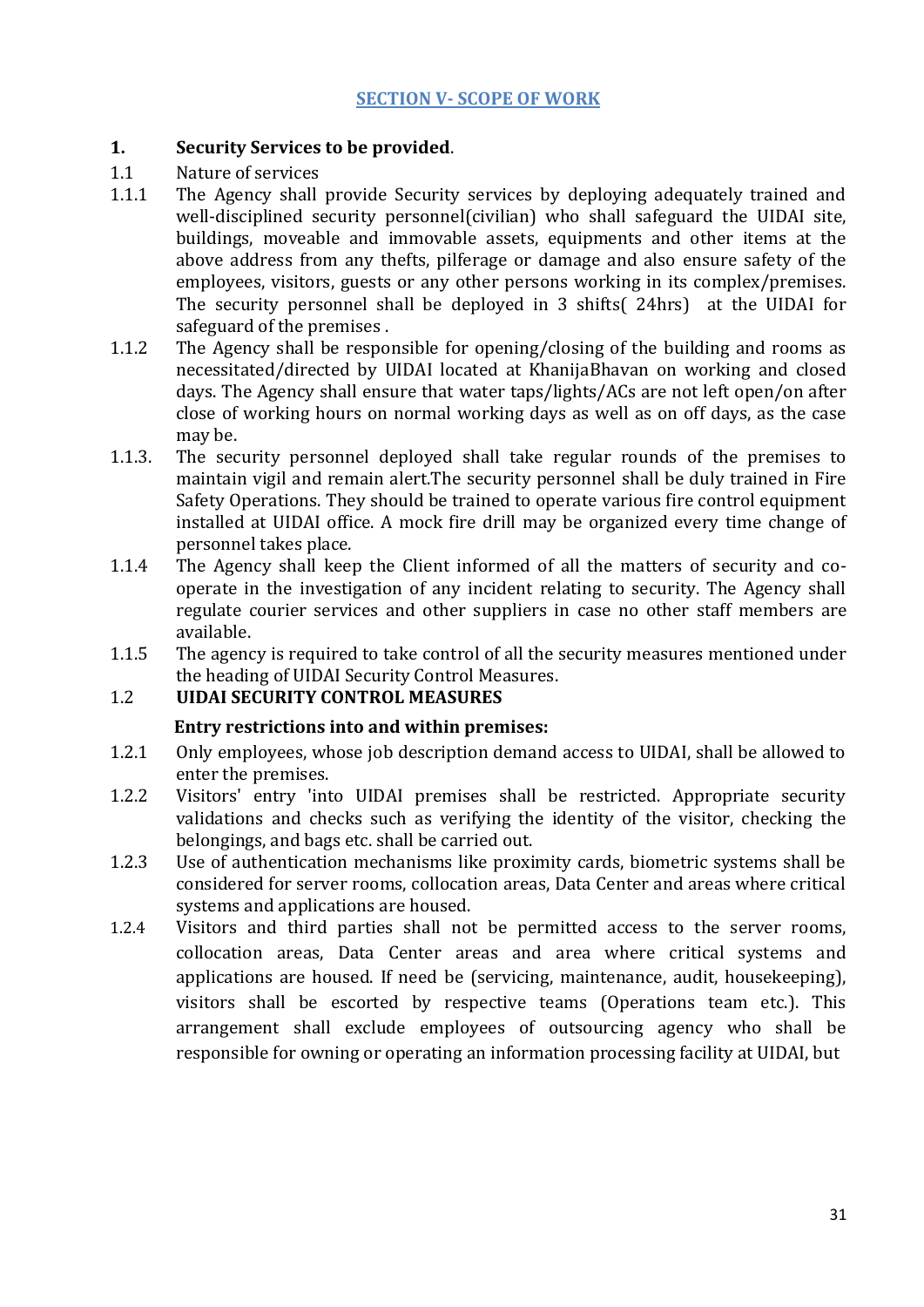nevertheless shall carry a proper identification card issued by UIDAI for specified period of time.

- 1.2.5 At the first level, perimeter security, compound wall and Closed Circuit Television shall be installed as applicable.
- 1.2.6 UIDAI personnel shall be instructed to display their identification cards prominently while at the premises. Employees who fail to bring in their identification card shall be identified by another employee or be approved by their supervisor or by checking the details of the employee prior to being granted entry into the premises.
- 1.2.7 All employees shall be provided with proximity cards. The access cards shall be configured according to the rights given to the individual. Employees shall use the proximity cards to enter and exit the premises.
- 1.2.8 All logs pertaining to physical access to the UIDAI area shall be reviewed on a weekly basis and on demand as per requirement as applicable. Anomalies identified during the review shall be brought to the notice of Head –Information Security.
- 1.2.9 Personal electronic items such as CD-ROMs, computer peripherals, and cameras shall be declared at the gates. Employees shall be informed about the need to voluntarily declare the possession of any electronic media to security personnel.
- 1.2.10 Vendors/contractors shall be issued photo-based identification cards for their period of requirement at UIDAI. Security Guards shall grant them access in accordance with their work requirement.
- 1.2.11 Vendors/contractors shall deposit their identification cards / temporary access cards / visitor pass with the Physical Security Department at the end of each day and collect the same the next day while reporting for duty.

# 1.3 **Movement of assets/personal items in and out of UIDAI premises:**

- 1.3.1 All asset movements done inside UIDAI and assets carried out of UIDAI shall be duly authorized and tracked.
- 1.3.2 Any personal information storage media such as tapes, DAT drives, floppy drives shall not be allowed to be brought inside UIDAI, unless approved and authorized by Head –Information Security.
- 1.3.3 Any material movement beyond the normal working hours should be intimated in advance to the Physical Security / Administration Department for smooth operations.

# 1.4 **Movement of Assets going out of the premises:**

- 1.4.1 All movement of material in and out of premises shall be controlled by the Physical Security Department. All outgoing material shall be accompanied by a gate-pass, issued by authorized person in UIDAI. (Updated list of authorized signatories to be made available to Security by UIDAI).
- 1.4.2 In case an Information Technology asset is sent out for repairs, probable date of return shall be noted.
- 1.4.3 With regards to the physical movement of assets out of UIDAI premises, the security personnel shall check for an authorization from the Head – Information Security approving the movement of such sensitive assets out of UIDAI premises. The security personnel shall check the asset including IT assets against the gate-pass and enter the details in a register.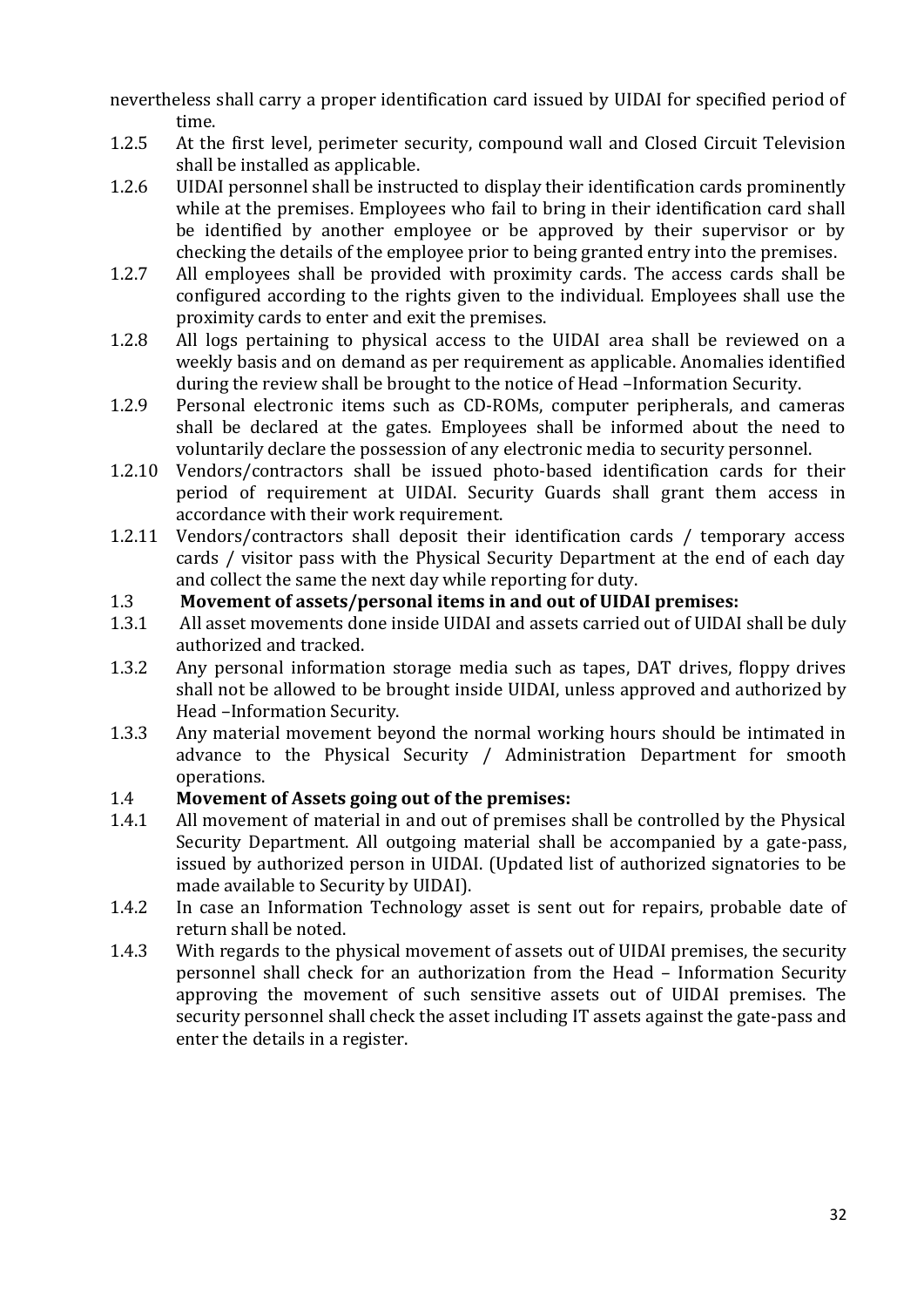# **1.5. Movement of Assets coming into the premises:**

- 1.5.1 All materials coming into UIDAI shall be first delivered at the gate after having verified by the Security. The respective stakeholder or a representative from the respective department shall validate and take possession of the assets during the delivery.
- 1.5.2 Security personnel shall enquire about the nature of asset, which is being brought in, and record the details in a register maintained to record the receipts.
- 1.5.3 The concerned employee/personnel to whomsoever the delivery of materials is intended shall be informed of the receipt of the asset.
- 1.5.4 The concerned employee/personnel shall carry out an initial inspection and acknowledge the receipt of the material. The concerned employee shall also sign the register to acknowledge receipt of material.
- 1.5.5 The Head Physical Security Department shall review the register on a weekly basis.

# 1.6 **Removal of Property:**

- 1.6.1. UIDAI shall enforce authorization and control procedures that ensure information systems assets such as equipment or software from UIDAI are removed for business purpose only. Appropriate level of authorization shall need to be obtained for removing any UIDAI property.
- 1.6.2 All information system equipment containing storage media shall be checked to ensure that any sensitive data and licensed software have been removed or securely overwritten prior to disposal.

# 1.7 **Restrictions at the' loading area:**

- 1.7.1 The loading area shall always be manned.
- 1.7.2 Closed Circuit Television Cameras shall be implemented at the loading areas and shall be monitored round the clock.
- 1.7.3 The security shall have close watch in the loading area at the time of material movements being carried out.
- 1.7.4 In the case of entry to the loading area being different from the normal entry and exit gates special precautions shall be taken. The gates shall always be kept locked and the gates shall be opened only for loading and unloading of materials and in the presence of security personnel.
- 1.7.5 Lifts / service lifts at the loading area shall be manned. Access control to the lift area may also be configured based on requirement by the Physical Security team.

# 1.8 **Closed Circuit TV (CCTV) Surveillance Monitoring:**

1.8.1 Monitoring at UIDAI shall be performed using CCTV surveillance to ensure workforce safety and prevent property loss. Surveillance monitoring shall be limited to areas perceived as high risk unless otherwise required

# **1.9 Employees quitting UIDAI:**

- 1.9.1 At the time of separation, UIDAI employees shall return the identification and proximity card to the HR Department. The Physical Security Department shall revoke the physical access of separated employees.
- **1.9.2** When in case of UIDAI employee not reporting to work for 3 days and/or not given a formal resignation letter, the issue shall be discussed with the employee's supervisor and then the employee shall be declared as an absconding employee. The General Administration Group personnel shall revoke the physical access of the absconding employee.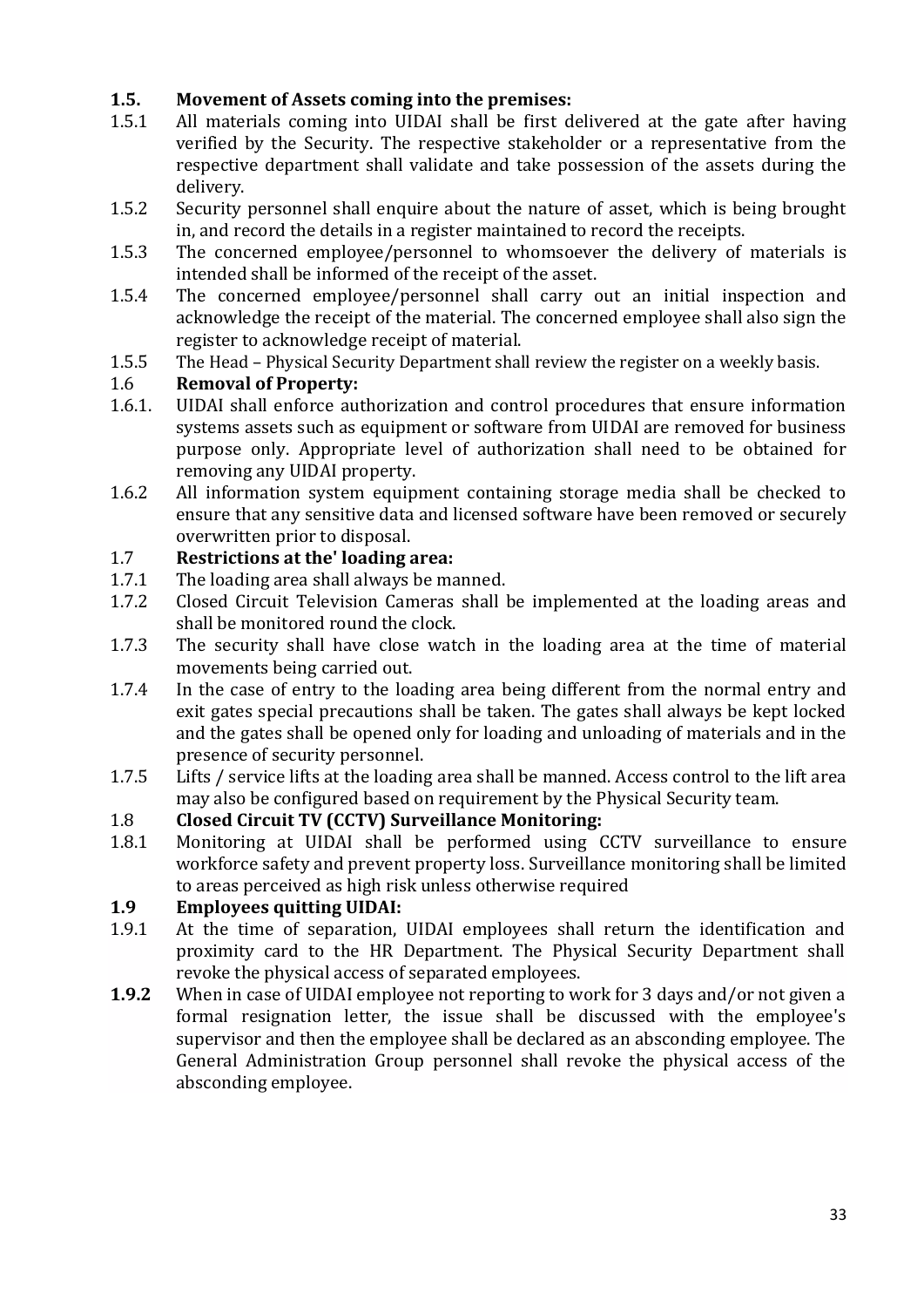# **1.10 Lost Access Cards:**

- 1.10.1 In case of card loss, employees shall intimate the Physical Security Department about the card loss and apply for a new identification and proximity card. The application shall be raised through Email.
- 1.10.2 The Physical Security Department shall revoke the access to the lost card and issue a new identification and proximity card to the employee based upon the request raised by the employee.
- 1.10.3 The New Access Card Requisition Email shall have a reference to the old access card number.

# **1.11 Permanent 1D/ Access Card Procedure:**

- 1.11.1 Employees shall fill out and submit Physical Access Request Form to the Physical Security team, on obtaining approval from the Head -Information Security. If the employee loses the ID card / access card or both, the Physical Security team shall revoke all access pertaining to the card with immediate effect, and the same shall be reported to Head Information Security.
- 1.11.2 Upon an employee's resignation or being terminated, the Physical Security Department shall collect the ID card and deactivate the card access with immediate effect.

# **1.12 Visitors' Access Controls:**

- 1.12.1 The regular vendors, suppliers shall be listed in independent registers and Physical Security personnel shall validate their name and identity before allowing them entry into premises. These parties shall be assigned Temporary passes or identification badges by the Physical Security Department.
- 1.12.2 Visitors shall sign-in, in the visitors' register, which shall be maintained by the security guard. This shall be retained and reviewed on a daily basis. In case the visitor is to visit any secure areas, a written authorization shall be obtained from the Head - Information Security.
- 1.12.3 UIDAI employee with whom the visitor is meeting shall receive the visitor and escort the visitor for the duration of the visit.
- 1.12.4 Visitors shall be instructed to display their visitor cards while inside the premises. Visitor's cards shall not have proximity access.
- 1.12.5 At the time of leaving UIDAI premises, the security guard at the gate shall collect the visitor card and shall mark the exit time on the register. Separate registers shall be maintained for visitors, employee entry without identification cards and vendors.

# **1.13 Individuals without Identification Badges**

Individuals without a proper UIDAI identification badge shall be immediately questioned about their badge and if found not possessing a valid badge, shall be escorted to the physical security desk. This is to ensure that every individual is identified and is handed an identification badge at all times when inside a restricted area. All personnel shall wear identification badges when inside restricted areas and inside the premises.

# **1.14 Visitor Management**

1.14.1 The security guard at the gate must ask visitors the purpose of their visit and whom they wish to meet in UIDAI.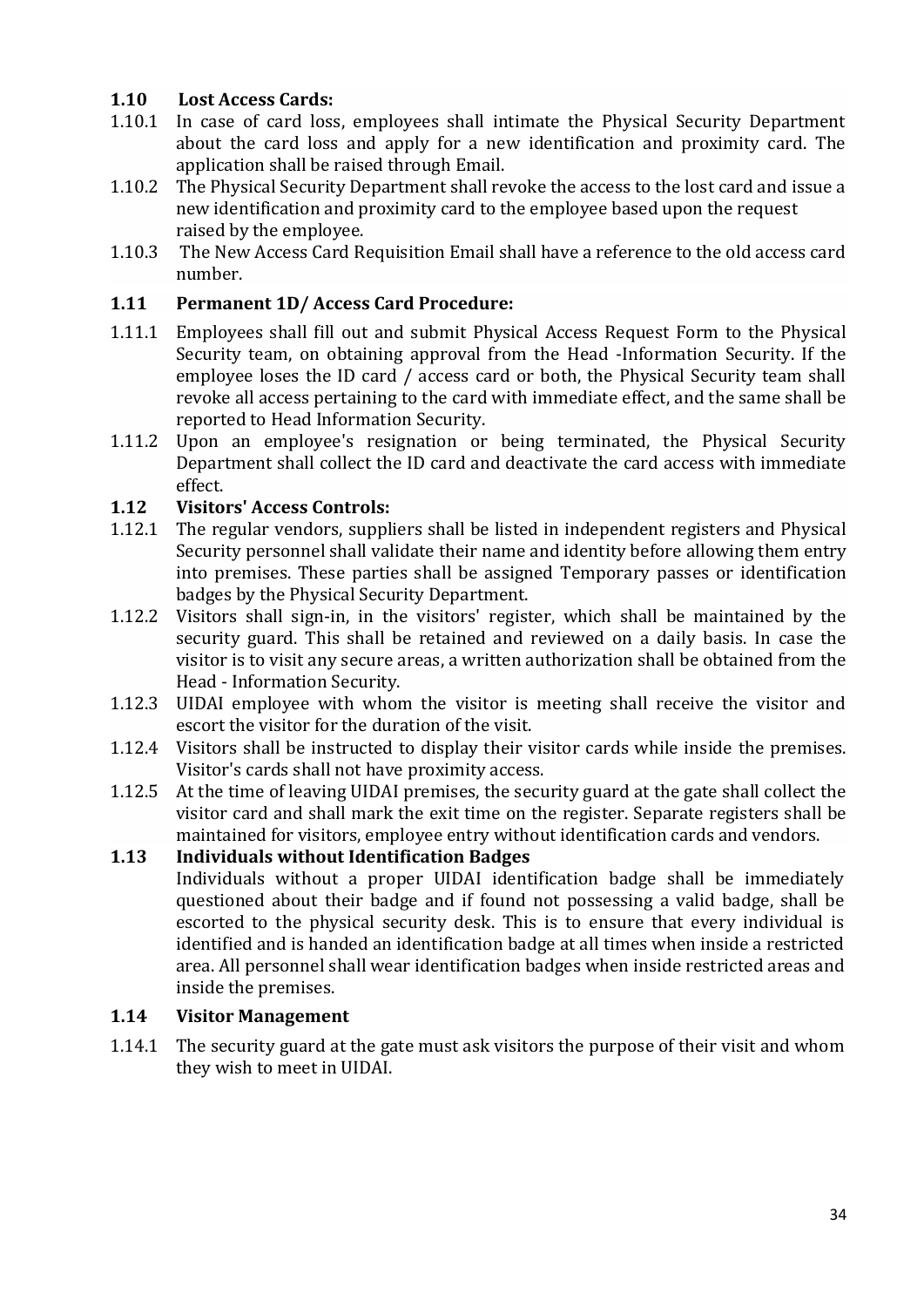- 1.14.2 The security guard must ensure that all visitors make an entry and sign the visitor's register maintained at the gate.
- 1.14.3 The security guard must inform the concerned UIDAI official that a visitor is coming to meet them.
- 1.14.4 The security guard must issue a visitor badge and the visitor pass, which needs to be signed by the person being visited. The security guard must record the visitor's badge number in the register. The security guard must direct the visitor to wear the badge.
- 1.14.5 The security guard must maintain a record of any personal information processing equipment or media like Tape Drives, laptops etc. to be brought in the office premise.
- 1.14.6 The serial number of the same must be noted in visitor register. The security guard must match the serial number of the laptop when the visitor enter and leaves UIDAI premise.
- 1.14.7 The security guard must physically screen all visitor baggage to ensure no undeclared information processing equipment is carried inside UIDAI premises.
- 1.14.8 Security guard at the perimeter gate must not allow any UIDAI owned information processing equipment or media to be taken out without a valid Gate Pass and check for signature of appropriate signatory.
- 1.14.9 The security guard must collect the visitor badge and signed visitor pass at the time of exit and log the exit time of the visitor.
- 1.14.10 Reconciliation of badges issued to visitors must be done at the end of each day.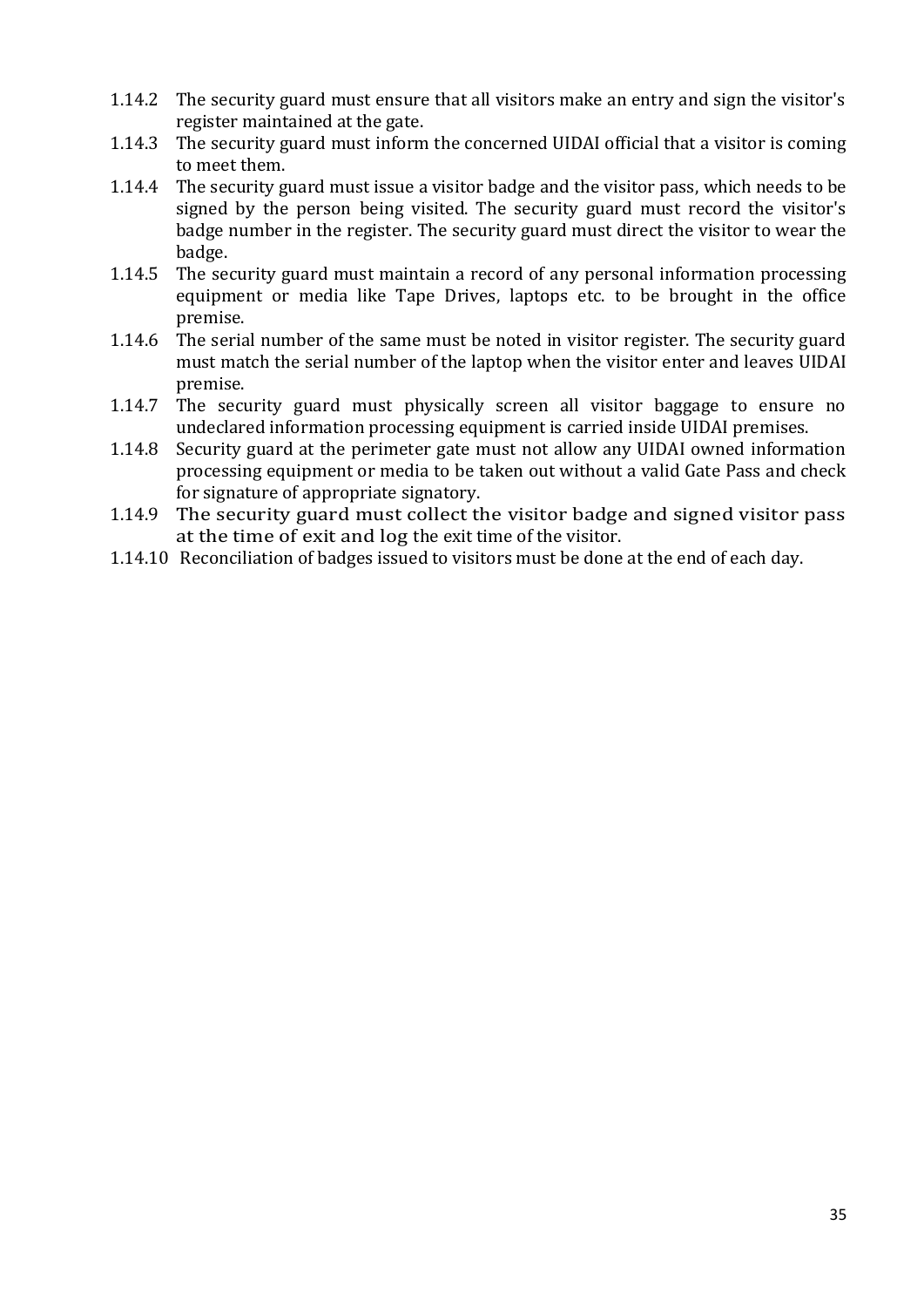#### **SECTION VI- APPENDICES**

#### **Appendix A**

#### **CONTRACT**

THIS AGREEMENT made this \_\_\_ day of ....... between Unique Identification Authority of India, (hereinafter referred to as "**the Purchaser**") which expression shall unless repugnant to the context or meaning thereof mean and be deemed to include its authorized representatives and permitted assigns of the FIRST PART and ….. having its Office at ….. ( hereinafter referred to as "**the Vendor**") which expression shall unless excluded by or repugnant to the context, includes their Heirs, Executors, Administrators, Legal Representatives and permitted Assigns of the SECOND PART.

**WHEREAS Purchaser** is desirous of entering into a contract for providing security services with the **Vendor**, for the Regional Office of Unique Identification Authority of India in Bengaluru, Karnataka, India**,** and has accepted to pay to the **Vendor** the contract amount for provisioning of manpower of Security services at a total cost not exceeding**…..** (**Rupees ………**) (hereinafter referred to as "the Contract Price").

**AND WHEREAS** the **Vendor** has agreed to provide Security services as listed in Bid Document No.**02/ROB/2017** as per the rate(s) given in **the table below mentioned hereinafter.**

#### **NOW THIS AGREEMENT WITNESSETH AS FOLLOWS:**

- 1. In this Agreement words and expressions shall have the same meanings as are respectively assigned to them in the Conditions of Contract referred to.
- 2. The following documents shall be deemed to form and be read and construed as part of this Agreement viz:
	- **A.** Bid Document No.**02/ROB/2017** regarding "Security Services" in the Data Centres of Unique Identification Authority of India in Bengaluru, Karnataka, India, including

|      | (i) Instruction to Bidders                               | <b>Section II</b>     |
|------|----------------------------------------------------------|-----------------------|
| (ii) | <b>General Conditions of Contract</b>                    | <b>Section III</b>    |
|      | (iii) Scope of Work                                      | <b>Section V</b>      |
|      | (iv) Location of Services to be provided                 | <b>Annexure 4.1.4</b> |
|      | <b>B.</b> Clarifications issued by the <b>Purchaser.</b> |                       |

- **C.** Pre-Qualification, Technical and Commercial proposals submitted by the **Vendor.**
- **D.** Order No.\_\_\_\_\_\_ dated \_\_\_\_\_\_\_ placed on the **Vendor.**
- **E.** Acceptance of the order vide No. dated by the Vendor.
- **F.** Tender Document to be part of the contract.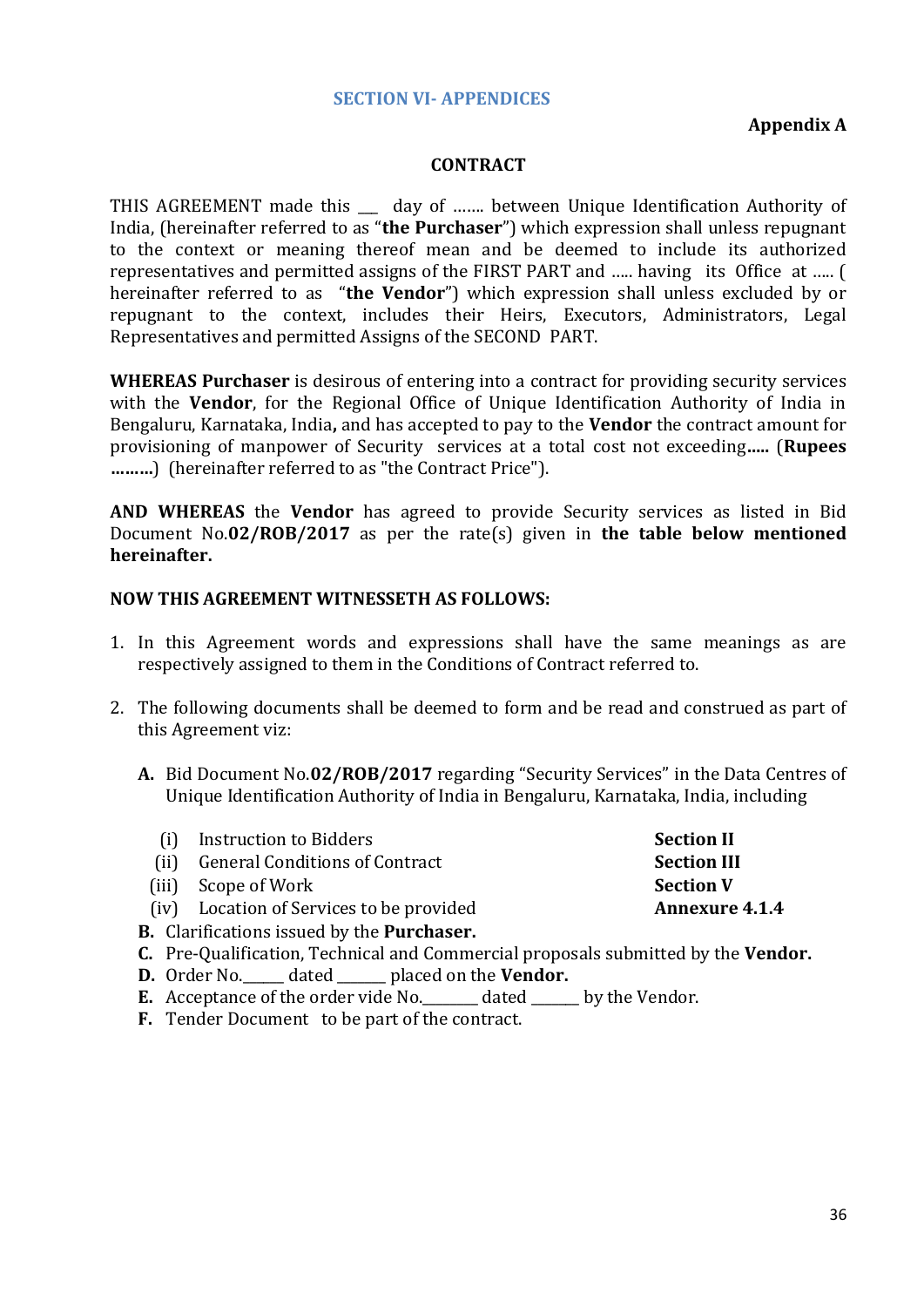- 3. In consideration of the payments to be made by the **Purchaser** to the **Vendor** as hereinafter mentioned, the **Vendor** hereby covenants with the **Purchaser** to provide the services and to remedy therein in conformity in all aspects with the provisions of the aforesaid Bid under reference.
- 4. The **Purchaser** hereby covenants to pay the **Vendor** in consideration of the provision of providing manpower for the services as listed in Table below, the Contract Price or such other sum as may become payable under the provisions of the Contract at the times and in the manner prescribed by the Contract.

#### **( Details of contract value in tabular form)**

**5. TOTAL CONTRACT VALUE: ….............** (**Rupees …………………………**)

**IN WITNESS** whereof the parties hereto have caused this Agreement to be executed in accordance with their respective laws the day and year first above written.

|                              | Signed, sealed and delivered for & on                                                                                                  | Signed, sealed and delivered for and<br>on behalf of the President of India<br>acting through the Director General,<br><b>Unique Identification Authority of</b><br>India |                                              |
|------------------------------|----------------------------------------------------------------------------------------------------------------------------------------|---------------------------------------------------------------------------------------------------------------------------------------------------------------------------|----------------------------------------------|
| Signature                    |                                                                                                                                        | Signature                                                                                                                                                                 | -------------------------------              |
| Name<br>Designation          | ------------------------------<br><u> 1986 - John Stein, Amerikaansk politiker (</u>                                                   | Name<br>Designation                                                                                                                                                       | -------------------------------              |
| Address                      | -------------------------------                                                                                                        | Address                                                                                                                                                                   | -------------------------------              |
| Date<br>Place<br>$\sim 1000$ | -------------------------------<br>Bengaluru                                                                                           | Date<br>Place                                                                                                                                                             | -------------------------------<br>Bengaluru |
| In the presence of:          |                                                                                                                                        | In the presence of:                                                                                                                                                       |                                              |
| Signature                    | ------------------------------                                                                                                         | Signature                                                                                                                                                                 | -------------------------------              |
| Name<br>Designation          | -------------------------------<br>$\overline{\phantom{a}}$ . The contract of the contract of the contract of $\overline{\phantom{a}}$ | Name<br>Designation                                                                                                                                                       | -------------------------------              |
| Date<br>Place<br>÷           | -------------------------------<br>Bengaluru                                                                                           | Date<br>Place                                                                                                                                                             | -----------------------------<br>Bengaluru   |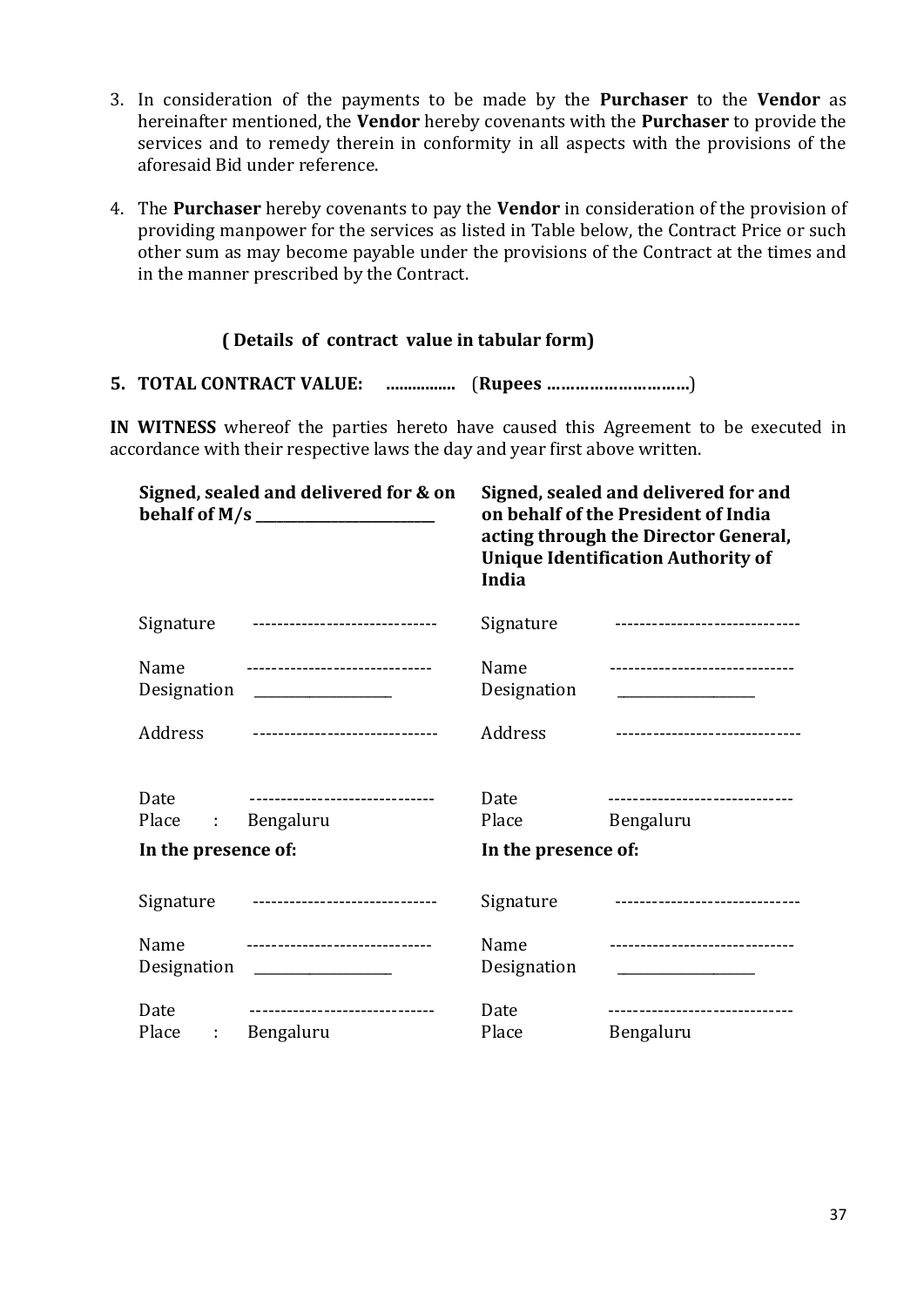#### **PERFORMANCE BANK GUARANTEE**

**(To be stamped in accordance with Stamp Act)**

#### **The non-judicial stamp paper should be in the name of issuing Bank**

**Ref……………….. Bank Guarantee No…………………......**

**Date………………………………………...**

**To The CDDO, Unique Identification Authority of India Ministry of Electronics & Information Technology (MeitY), 3rd Floor, South Wing, KhanijaBhavan, No.49,Race Course Road, Bangalore-560001**

Dear Sirs,

- 1. In consideration of the Unique Identification Authority of India, Ministry of Electronics & Information Technology (MeitY), Government of India, on behalf of the President of India, (hereinafter referred to as the 'Owner' which expression shall unless repugnant to the context or meaning thereof include its successors, administrators and assigns) having awarded to M/s…………………………………….. with its Registered/Head office at ……………………… (hereinafter referred to as the "Contractor" which expression shall unless repugnant to the context or meaning thereof, include its successors, administrators, executors and assigns), a Contract by issue of Notification of award No…………….. dated ……….. and the same having been acknowledged by the Contractor, resulting in a Contract, bearing No………….. dated…………valued at………for **"Providing Security Services at Regional Office, UIDAI,Bengaluru, Karnataka, India"** and the Contractor having agreed to provide a Contract Performance Guarantee for the faithful performance of the entire Contract not exceeding Rs. ……………….. (in words & figures).
- 2. We…………………………………………………………………………………………………(Name & Address of Bank Branch) having its Head office at ………………………………………………. (hereinafter referred to as the 'Bank', which expression shall, unless repugnant to the context or meaning thereof, include its successors, administrators, executors and assigns) do hereby guarantee and undertake to pay the amounts due and payable under this guarantee without any demur, reservation, context, recourse or protest and/or without any reference to the Contractor merely on a demand from the Owner stating that the amount claimed is due by way of loss or damage caused to or would be caused to or suffered by the Owner by reason of breach by the said Contractor(s) of any of the terms or conditions contained in the said Agreement or by reason of the Contractor(s)' failure to perform the said Agreement. Any such demand made on the Bank shall be conclusive and binding not withstanding any difference between the Owner and the Contractor or any dispute pending before any Court, Tribunal, Arbitrator or any other authority. We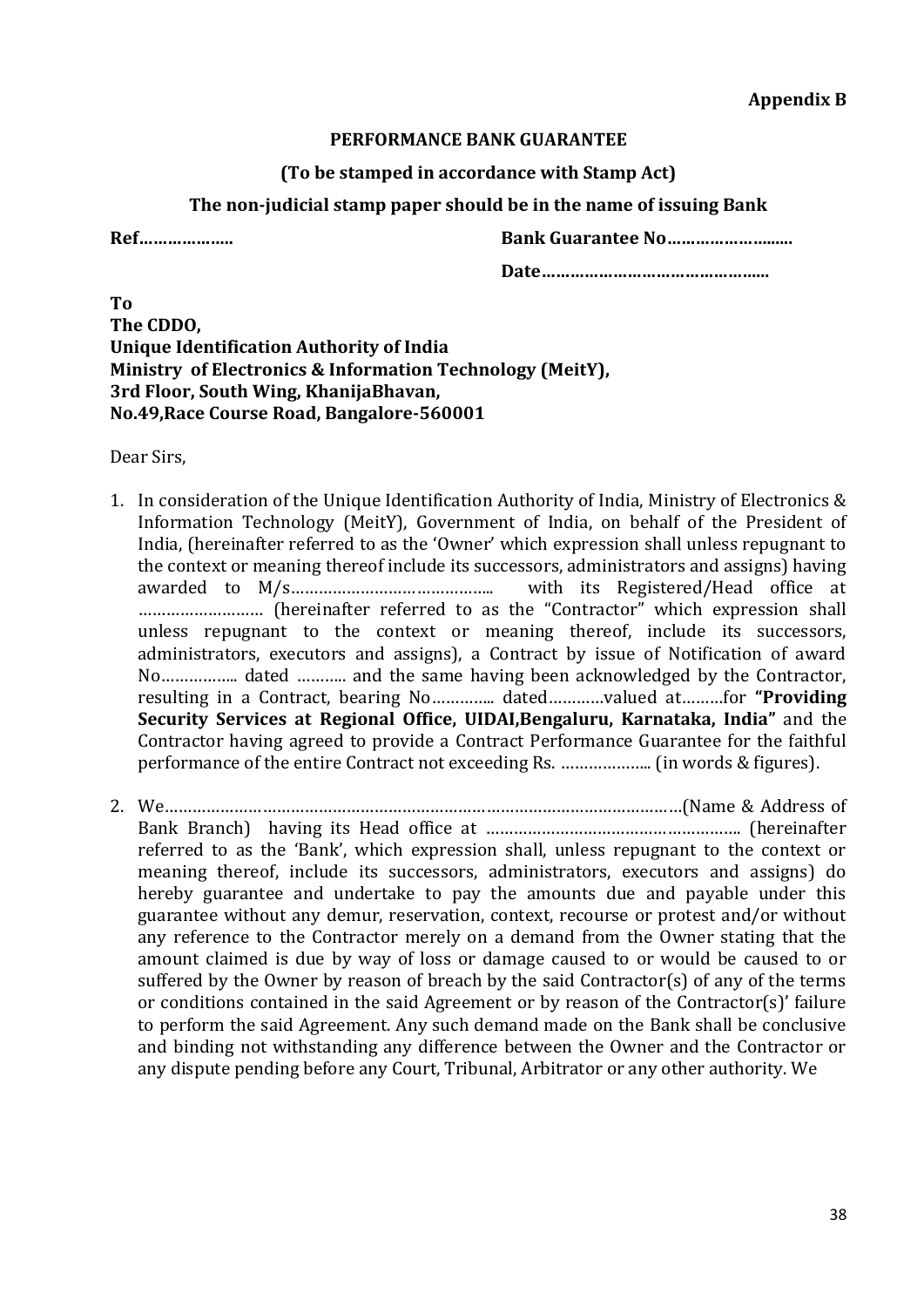agree that the guarantee herein contained shall be irrevocable and shall continue to be enforceable till the Owner discharges this guarantee.

- 3. The Owner shall have the fullest liberty without affecting in any way the liability of the Bank under this guarantee, from time to time to extent the time for performance of the Contract by the Contractor. The Owner shall have the fullest liberty, without affecting this guarantee, to postpone from time to time the exercise of any powers vested in them or of any right which they might have against the Contractor, and to exercise the same at any time in any manner, and either to enforce or to forbear to enforce any covenants, contained or implied, in the Contract between the Owner and the Contractor or any other course or remedy or security available to the Owner. The Bank shall not be released of its obligations under these presents by any exercise by the Owner of its liberty with reference to the matters aforesaid or any of them or by reason of any other act of omission or commission on the part of the Owner or any other indulgences shown by the Owner or by any other matter or thing whatsoever which under law would, but for this provision have the effect of relieving the Bank.
- 4. The Bank also agrees that the Owner at its option shall be entitled to enforce this Guarantee against the Bank as a principal debtor, in the first instance without proceeding against the Contractor and not withstanding any security or other guarantee the Owner may have in relation to the Contractor's liabilities.
- 5. This guarantee will not be discharged due to the change in the constitution of the Bank or the Contractor(s)/Service Provider(s).
- 6. Notwithstanding anything contained hereinabove:
	- (1) Our liability under this guarantee is restricted to Rs. ……………. (in words & figures), as per **Clause 21 of Section III**.
	- (2) This Bank Guarantee will be valid upto ………………….; and
	- (3) We are liable to pay the guarantee amount or any part thereof under this Bank Guarantee only upon service of a written claim or demand by you on or before …………

In witness whereof the Bank, through its authorised officer, has set its hand and stamp on this…………….day of…………..20……….at…………

#### **WITNESS**

| (Signature) | (Signature) |
|-------------|-------------|
|             |             |
| (Name)      | (Name)      |

………………………….. ……………….…………………………..

 (Official Address) (Designation with Bank Stamp) Attorney as per Power of Attorney No……………. Dated………………………………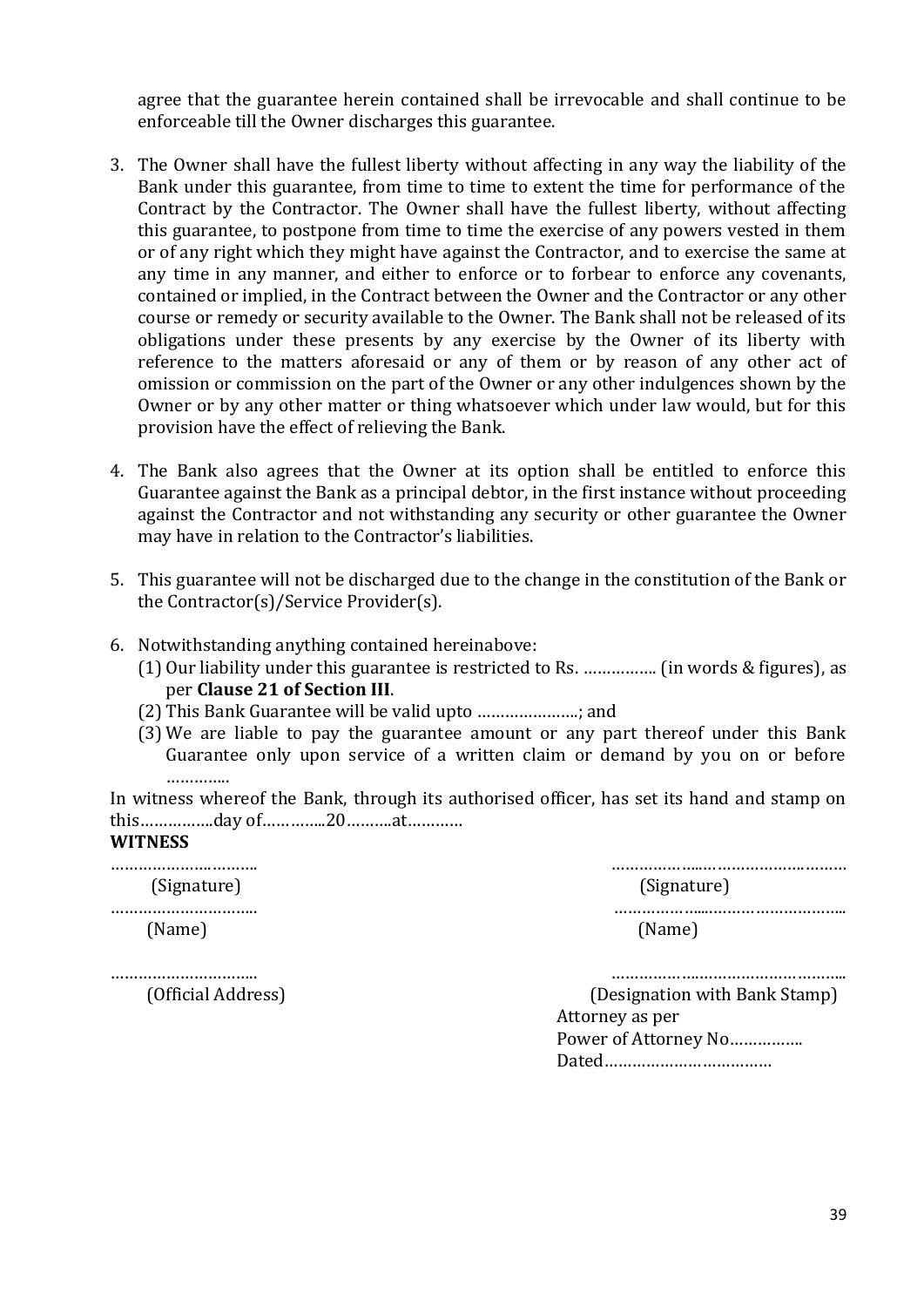# **BANK GUARANTEE FOR EMD (To be stamped in accordance with Stamp Act) The non-judicial stamp paper should be in the name of issuing Bank Ref……………….. Bank Guarantee No…………………......**

**Date………………………………………...**

#### **To The CDDO, Unique Identification Authority of India 3rd Floor, South Wing, KhanijaBhavan, No. 49,Race Course Road, Bangalore-560001** Dear Sirs,

- 1. In accordance with Invitation to Bid for "**Security services"** under your Tender No………………………. M/s………………….., having its Registered/Head Office at……………………… (hereinafter called the 'Bidder') wish to participate in the said Bid or……………………….. and you, as a special favour have agreed to accept an irrevocable and unconditional Bank Guarantee for an amount of………………… valid upto ……………… on behalf of Bidder in lieu of the Bid deposit required to be made by the Bidder, as a condition precedent for participation in the said Bid.
- 2. We, the …………………. Bank at ……………… (local address) having our Head office at ……………………….. guarantee and undertake to pay immediately on demand by Unique Identification Authority of India, Ministry of Electronics & Information Technology, Government of India on behalf of the President of India, the amount of …………………………………………………….. (in words & figures) without any reservation, protest, demur and recourse. Any such demand made by said 'Owner' shall be conclusive and binding on us irrespective of any dispute or difference raised by the Bidder.
- 3. This guarantee will not be discharged due to the change in the constitution of the Bank or the Supplier(s)/Service Provider(s).
- 4. Notwithstanding anything contained hereinabove:
- (1) Our liability under this guarantee is restricted to Rs. ……………. (in words & figures).
- (2) This Bank Guarantee will be valid upto ………………….; and
- (3) We are liable to pay the guarantee amount or any part thereof under this Bank Guarantee only upon service of a written claim or demand by you on or before …………

In witness whereof the Bank, through its authorised officer, has set its hand and stamp on this…………….day of…………..20……….at…………